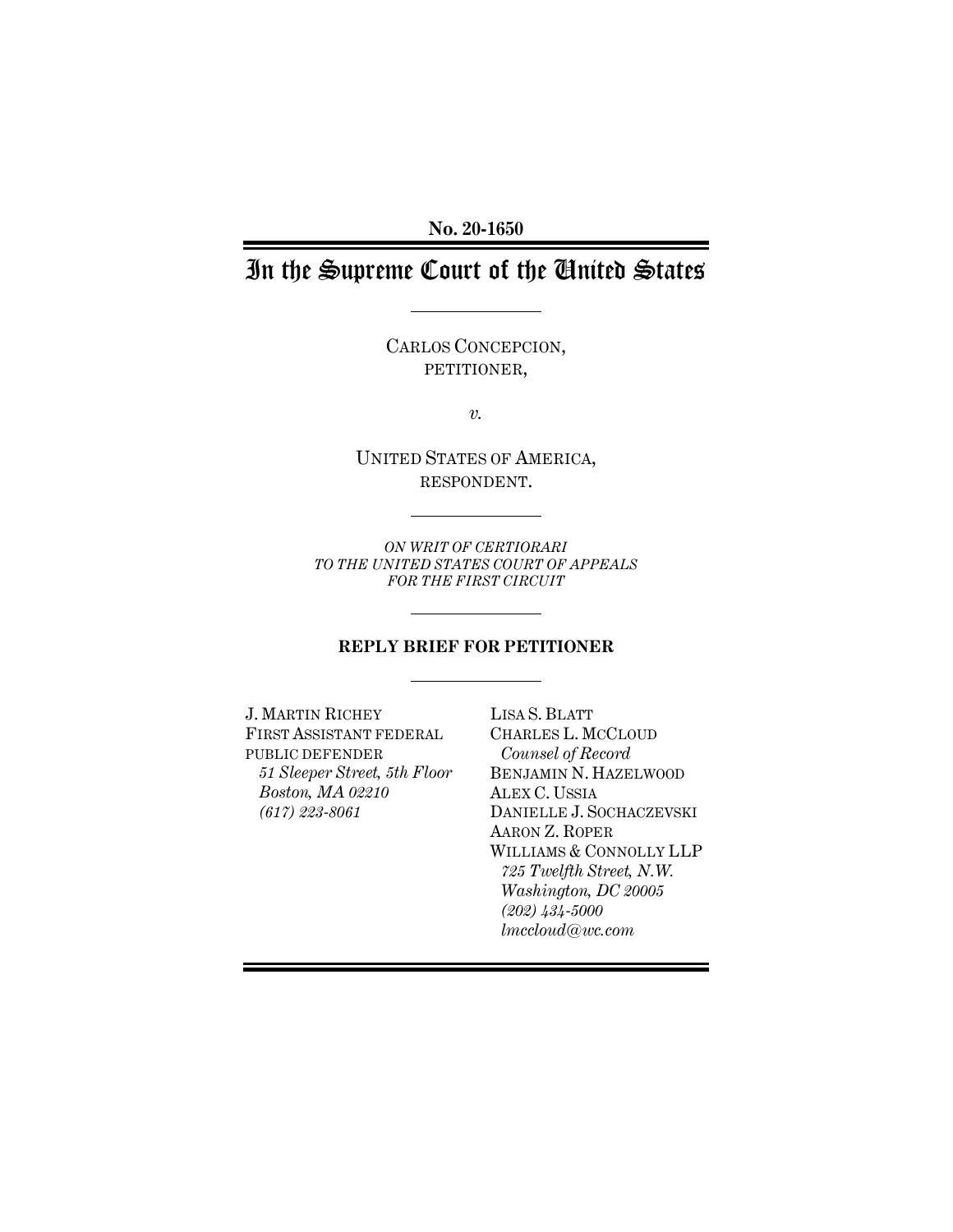## **TABLE OF CONTENTS**

|     |    | Courts Must Consider Current Law and Facts |     |
|-----|----|--------------------------------------------|-----|
|     |    |                                            |     |
|     | A. | Section 404's Text Requires Consideration  |     |
|     |    | of Current Law and Facts3                  |     |
|     | B. | A Mandatory Rule Fosters Coherent          |     |
|     |    |                                            |     |
|     | C. | Background Principles of Sentencing Law    |     |
|     |    | Require Consideration of Current           |     |
|     |    |                                            |     |
|     | D. |                                            |     |
| II. |    |                                            |     |
|     |    |                                            | .23 |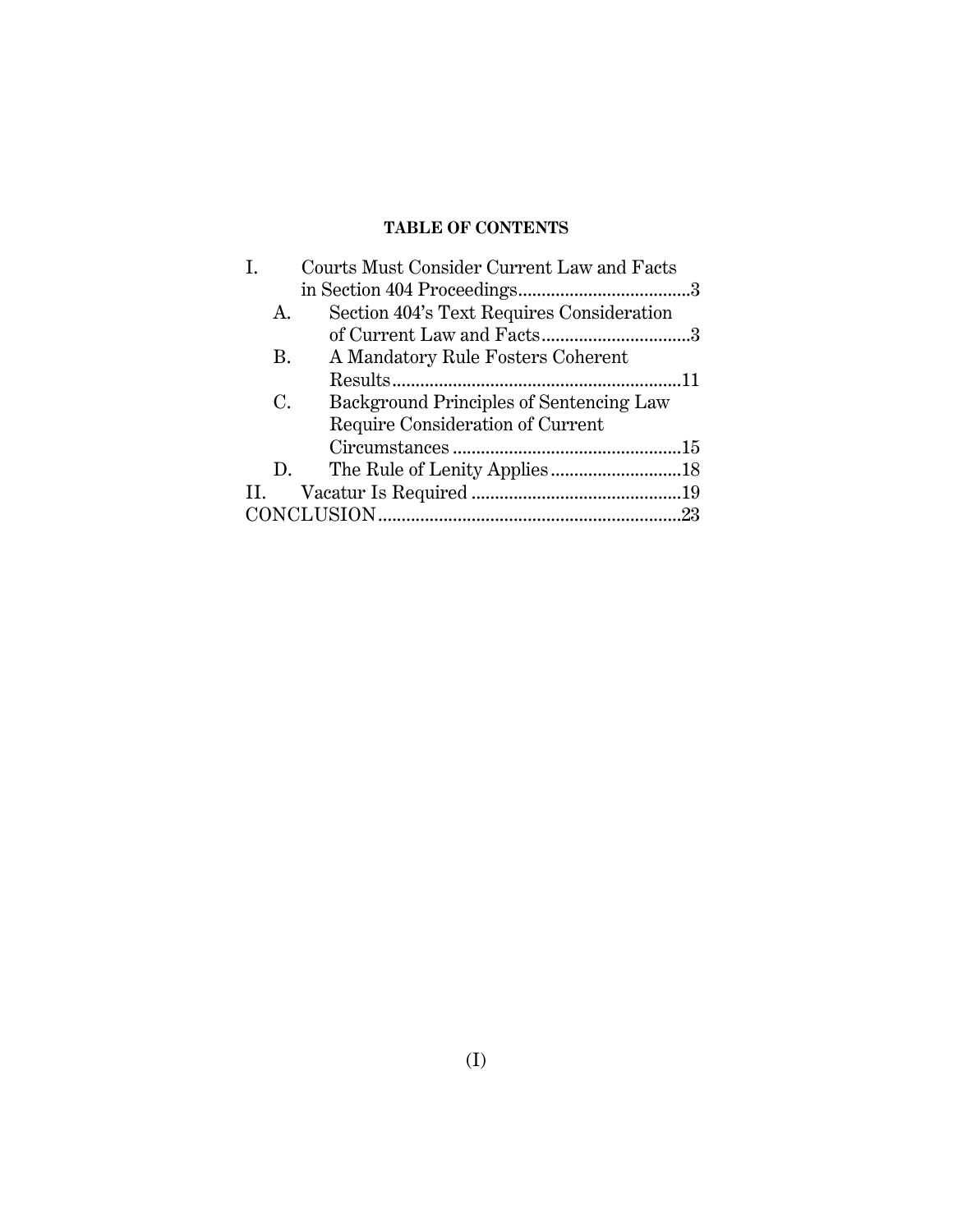## **TABLE OF AUTHORITIES**

# Cases:

Page

| <i>Apprendi v. New Jersey,</i> 530 U.S. 466 (2000)15   |
|--------------------------------------------------------|
| <i>Bifulco v. United States, 447 U.S. 381 (1980)18</i> |
|                                                        |
| Dean v. United States, 137 S. Ct. 1170 (2017)5         |
| Dillon v. United States,                               |
|                                                        |
| EEOC v. Abercrombie & Fitch Stores, Inc.,              |
|                                                        |
|                                                        |
| Gonzales v. Duenas-Alvarez,                            |
|                                                        |
| Intel Corp. Inv. Pol'y Comm. v. Sulyma,                |
|                                                        |
| James B. Beam Distilling Co. v. Georgia,               |
|                                                        |
| Koon v. United States, 518 U.S. 81 (1996) 8, 13, 20    |
| Moskal v. United States, 498 U.S. 103 (1990)  19       |
| Pepper v. United States,                               |
|                                                        |
|                                                        |
| Pereira v. Sessions, 138 S. Ct. 2105 (2018) 4          |
| Rita v. United States, 551 U.S. 338 (2007)  12, 22     |
|                                                        |
| Taylor v. United States, 495 U.S. 575 (1990)  19       |
| Terry v. United States, 141 S. Ct. 1858 (2021) 14      |
| Travelers Cas. & Sur. Co. of Am. v. Pac. Gas           |
|                                                        |
| United States v. Allen,                                |
|                                                        |
| United States v. Booker, 543 U.S. 220 (2005) 15, 18    |
|                                                        |
| United States v. Broadway,                             |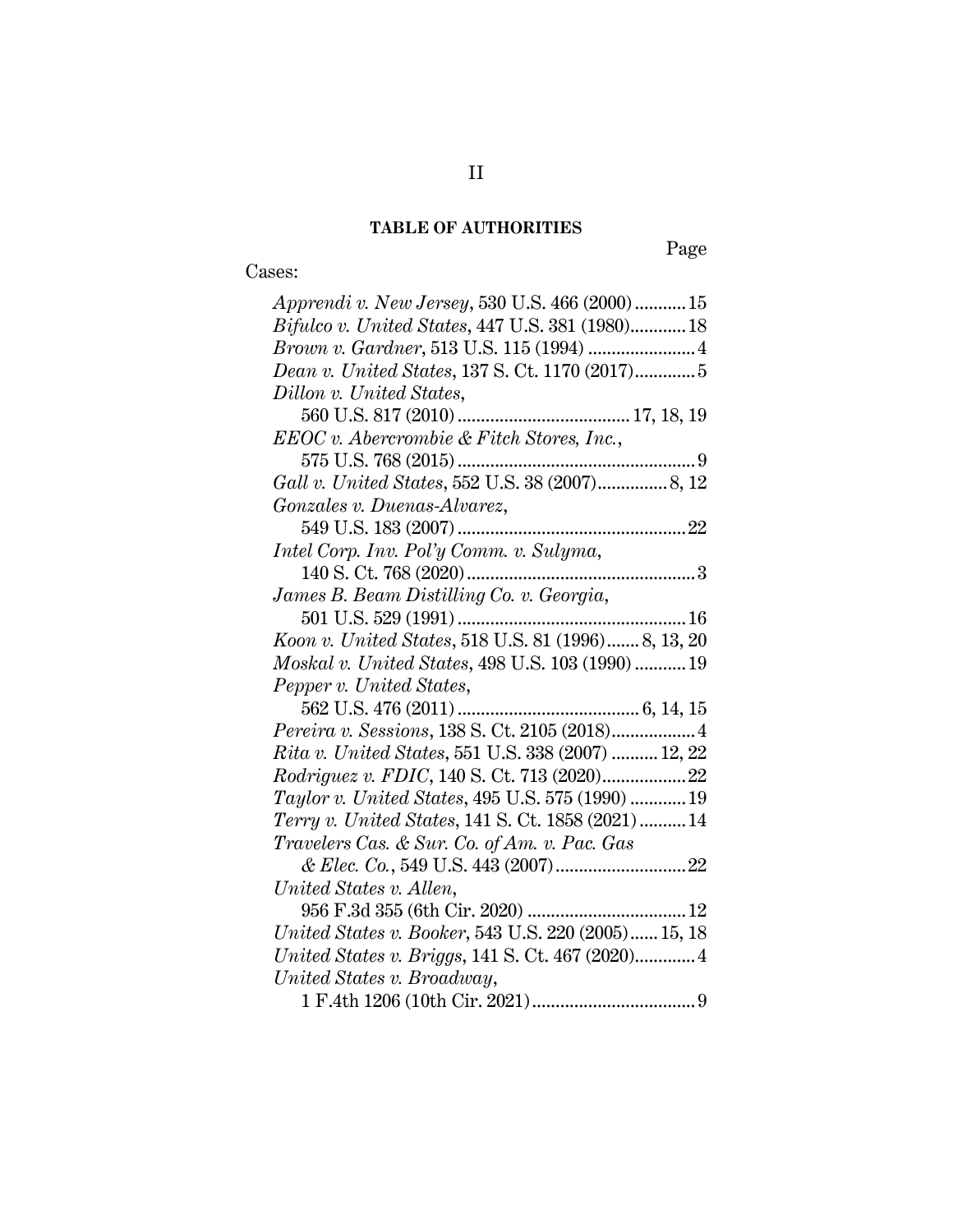| United States v. Chambers,         |  |
|------------------------------------|--|
|                                    |  |
| United States v. Conhaim,          |  |
|                                    |  |
| United States v. Denson,           |  |
|                                    |  |
| United States v. Easter,           |  |
| 975 F.3d 318 (3d Cir. 2020) 11, 13 |  |
| United States v. Fleming,          |  |
|                                    |  |
| United States v. Granderson,       |  |
|                                    |  |
| United States v. Harris,           |  |
|                                    |  |
| United States v. Hegwood,          |  |
|                                    |  |
| United States v. Hudson,           |  |
|                                    |  |
| United States v. Husein,           |  |
|                                    |  |
| United States v. Johnson,          |  |
|                                    |  |
| United States v. Kelley,           |  |
|                                    |  |
| United States v. Kozminski,        |  |
|                                    |  |
| United States v. Lancaster,        |  |
|                                    |  |
| United States v. Lawrence,         |  |
|                                    |  |
| United States v. Murphy,           |  |
|                                    |  |

Cases—continued: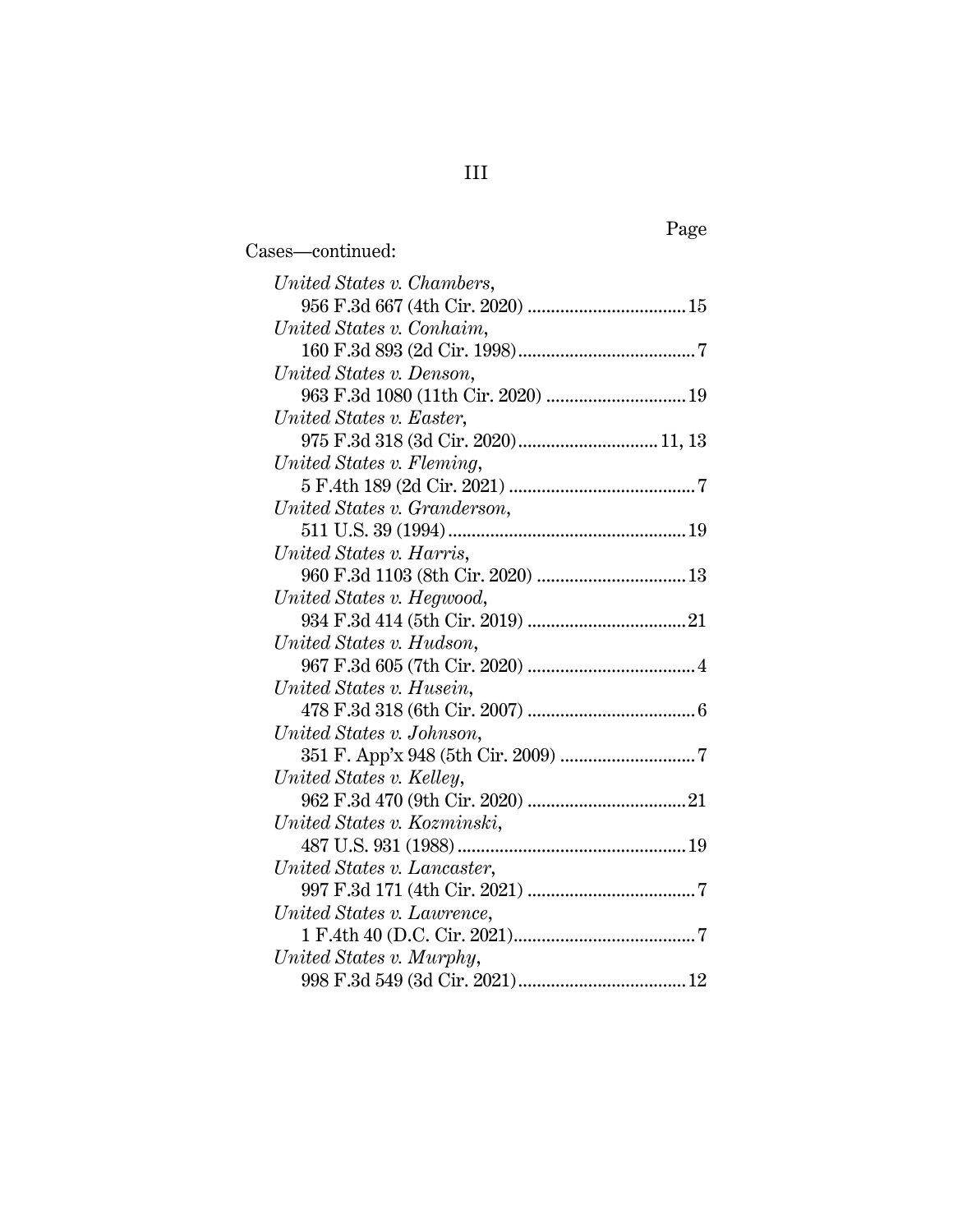| United States v. R.L.C.,                         |
|--------------------------------------------------|
|                                                  |
| United States v. Saddler,                        |
|                                                  |
| United States v. Santos, 553 U.S. 507 (2008)  19 |
| United States v. Shaw,                           |
|                                                  |
| United States v. Smith,                          |
|                                                  |
| United States v. Triestman,                      |
|                                                  |
| United States v. White,                          |
|                                                  |
| United States v. Woodside,                       |
|                                                  |
| <b>Statutes and Rules:</b>                       |
|                                                  |
| 18 U.S.C.                                        |
|                                                  |
|                                                  |
|                                                  |
|                                                  |
| Fair Sentencing Act of 2010,                     |
| Pub. L. No. 111-220, 124 Stat. 2372 passim       |
| First Step Act of 2018,                          |
| Pub. L. No. 115-391, 132 Stat. 5194 passim       |
|                                                  |
|                                                  |
|                                                  |
| Fed. R. Crim. P.                                 |
|                                                  |
|                                                  |

Cases—continued: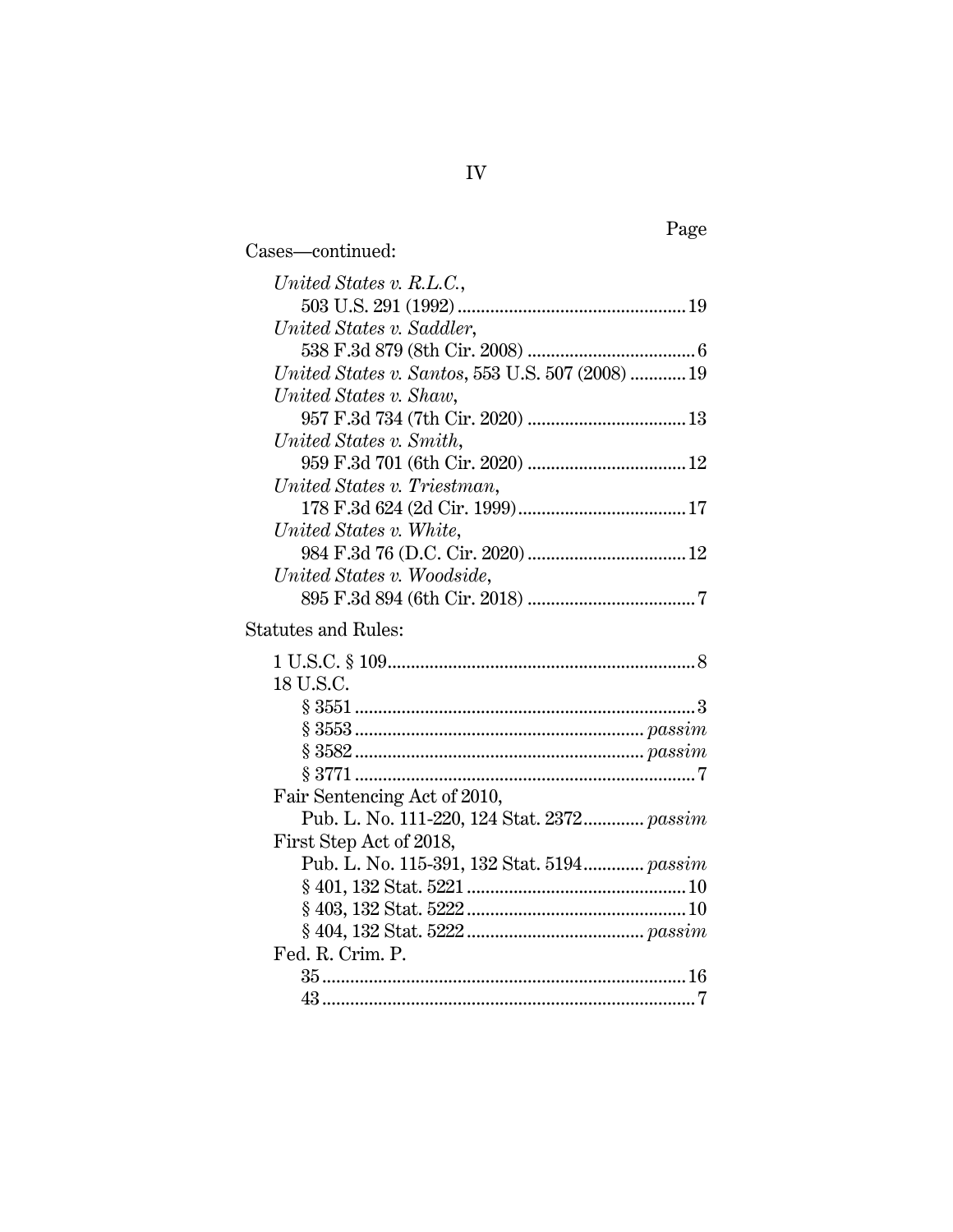Miscellaneous:

| U.S. Sent'g Comm'n, 2010 Sourcebook of |  |
|----------------------------------------|--|
|                                        |  |
| U.S. Sent'g Comm'n, Quick Facts: Crack |  |
|                                        |  |

Page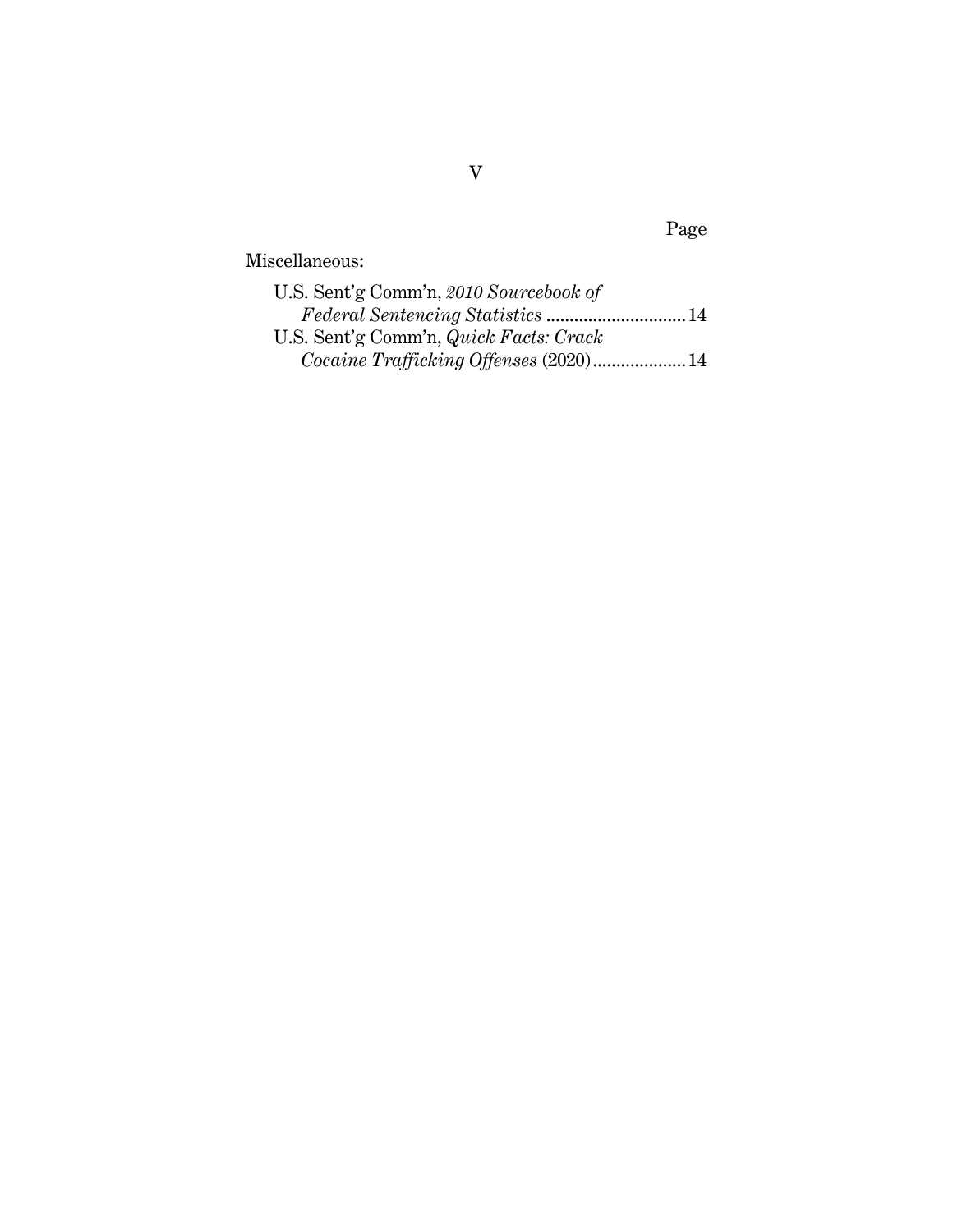# In the Supreme Court of the United States

No. 20-1650

CARLOS CONCEPCION, PETITIONER,

*v.*

UNITED STATES OF AMERICA, RESPONDENT.

*ON WRIT OF CERTIORARI TO THE UNITED STATES COURT OF APPEALS FOR THE FIRST CIRCUIT*

### **REPLY BRIEF FOR PETITIONER**

This Court granted certiorari to resolve a deeply entrenched circuit split over the interpretation of section 404 of the First Step Act of 2018, Pub. L. No. 115-391, 132 Stat. 5194, 5222. In the decision below, the First Circuit held that, in deciding whether to impose a reduced sentence under section 404, a district court *must not* consider current law and facts, but *may* consider such developments if the court chooses to impose a reduced sentence. Pet.App.18a-20a. The government no longer defends that rule. Instead, the government embraces Petitioner's fallback position, advocating that courts may, but are not required to,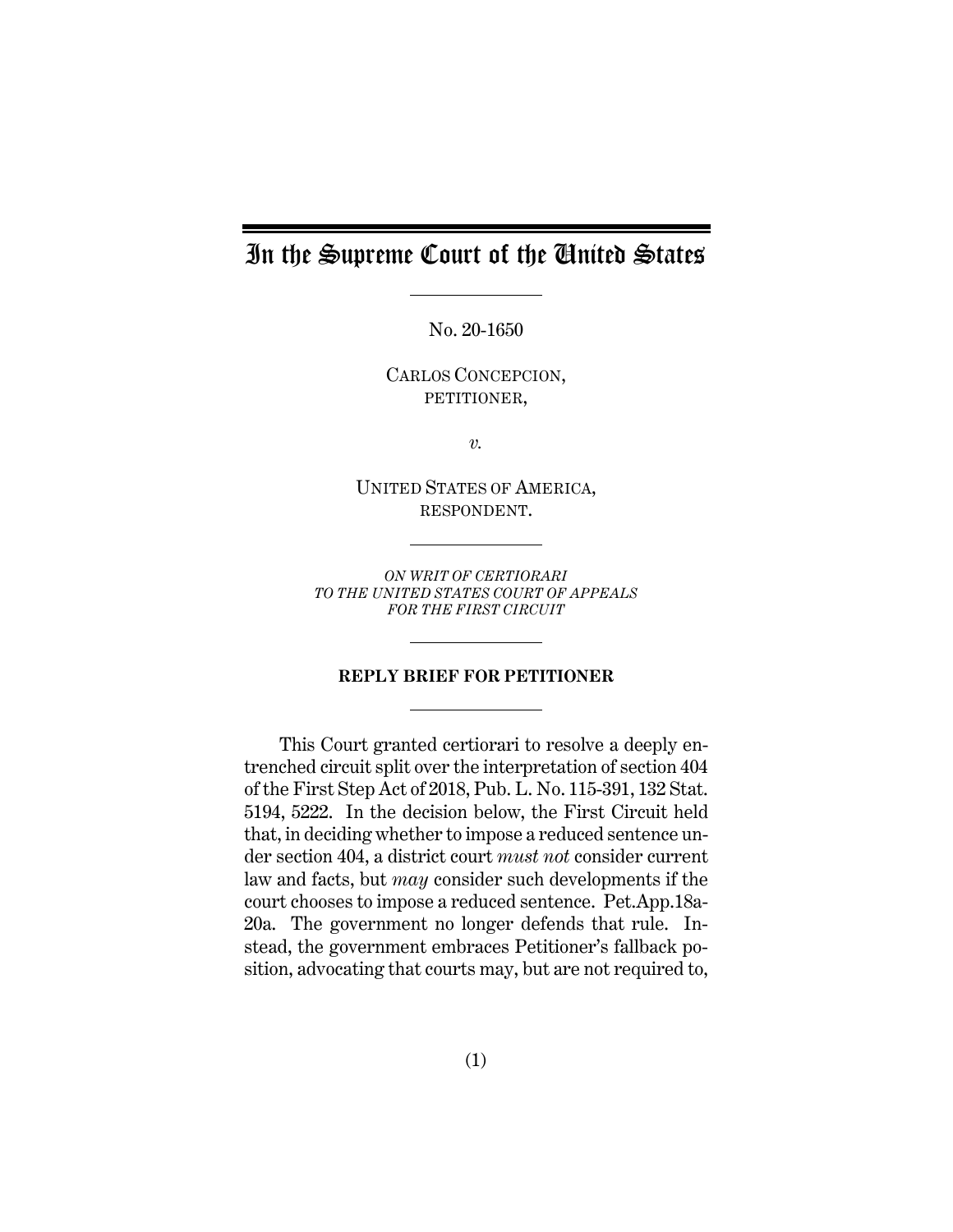consider intervening facts and law throughout the process of deciding a section 404 motion.

The government's position is preferable to the First Circuit's bifurcated approach. But the best answer is that courts *must* consider the current legal and factual landscape. "Must consider" gives full effect to section 404(b)'s directive that courts have discretion to "impose a reduced sentence." And "must consider" aligns with the bedrock rule that courts consider current facts and law during sentencing.

To hold that courts must *consider* current circumstances does not mean that courts must *apply* those circumstances. Section 404 makes pellucid that the ultimate decision to impose a reduced sentence lies in the district court's discretion. But a "must consider" rule makes section 404 proceedings more consistent, and more consistently reviewable on appeal, by ensuring that courts do not disregard information that everyone agrees is relevant.

The government offers an alternative ground for affirmance: even though the court of appeals erred, the district court understood that it could consider current facts and law, and simply declined to do so. The record plainly shows otherwise; the district court repeatedly made clear its belief that it could "consider[] only the changes in law that the Fair Sentencing Act enacted." Pet.App.71a.

<span id="page-7-0"></span>The judgment of the First Circuit should be vacated.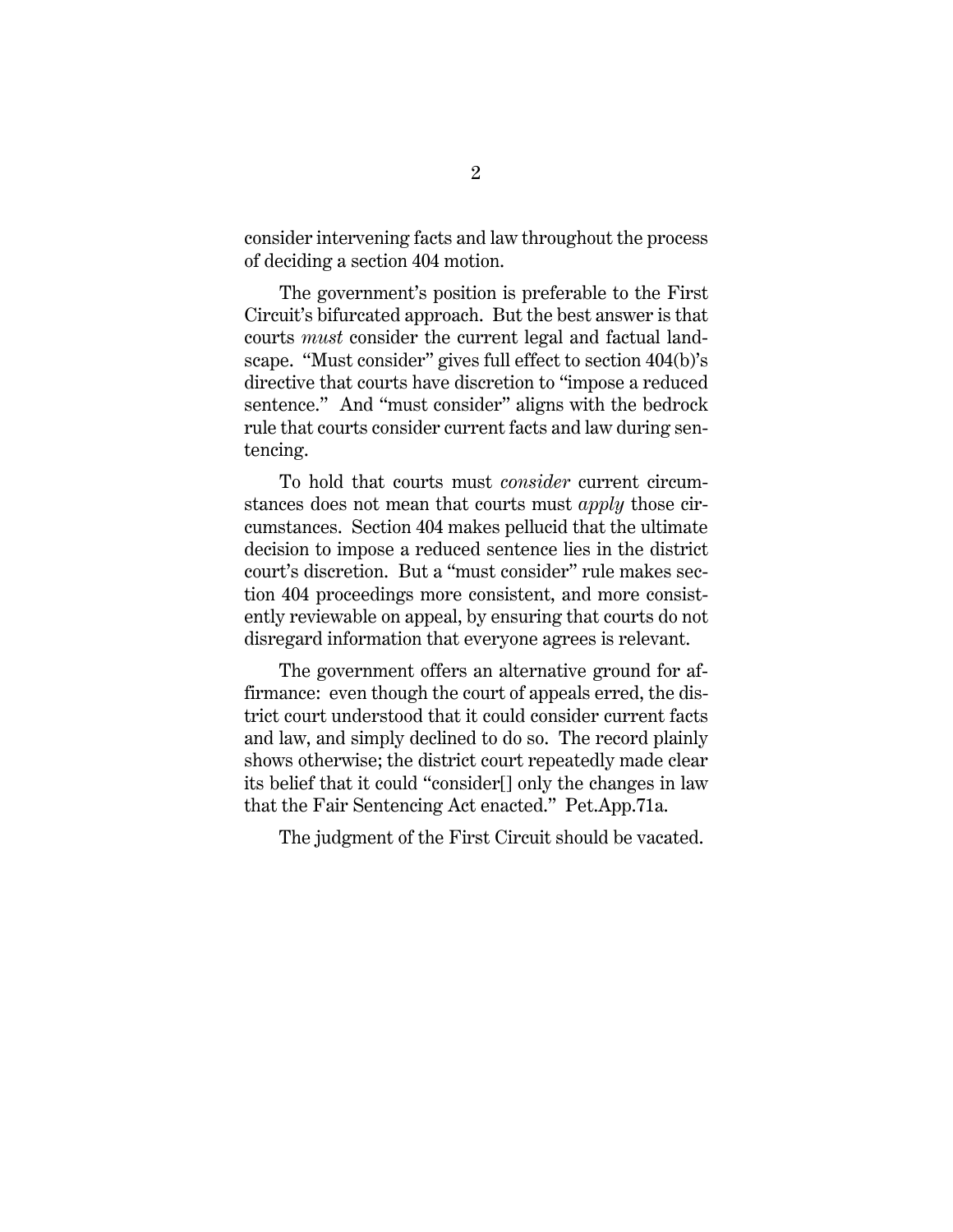## <span id="page-8-0"></span>**I. Courts Must Consider Current Law and Facts in Section 404 Proceedings**

#### <span id="page-8-1"></span>**A. Section 404's Text Requires Consideration of Current Law and Facts**

Courts in section 404 proceedings must consider, but need not be persuaded by, intervening legal and factual developments that occurred after the original sentencing proceeding. Br. 18-21, 24-25, 30-33.

<span id="page-8-2"></span>1. a. Congress made consideration of current law and facts mandatory when it gave district courts discretion to "*impose* a reduced sentence" on eligible defendants. § 404(b) (emphasis added); *see* Br. 18-21. Statutes "must be read in their context." *Intel Corp. Inv. Pol'y Comm. v. Sulyma*, 140 S. Ct. 768, 778 (2020) (citation omitted). In the sentencing context, multiple federal statutes mandate that when courts "impose" a sentence, they must apply the "factors to be considered in imposing a sentence" from section 3553(a). *See* 18 U.S.C. §§ 3551, 3553(a) (capitalization altered), 3582(a). Those factors, in turn, require consideration of current law and facts. Br. 20-21; Swanson Br. 12.

The government ignores the settled meaning of "imposing a sentence" in the sentencing context. According to the government, Congress in section 404(b) really meant to authorize district courts to "reduce a sentence," but used the phrase "impose a reduced sentence" instead because a different formulation "would have been odd." U.S. Br. 31-32. But there would be nothing "odd" about authorizing courts to "reduce" a defendant's sentence. Congress has used just that phrase in other provisions. *E.g.*, 18 U.S.C.  $\S 3582(c)(1)(A)$ , (c)(2). In section 404(b), however, Congress used the phrase "impose a ... sen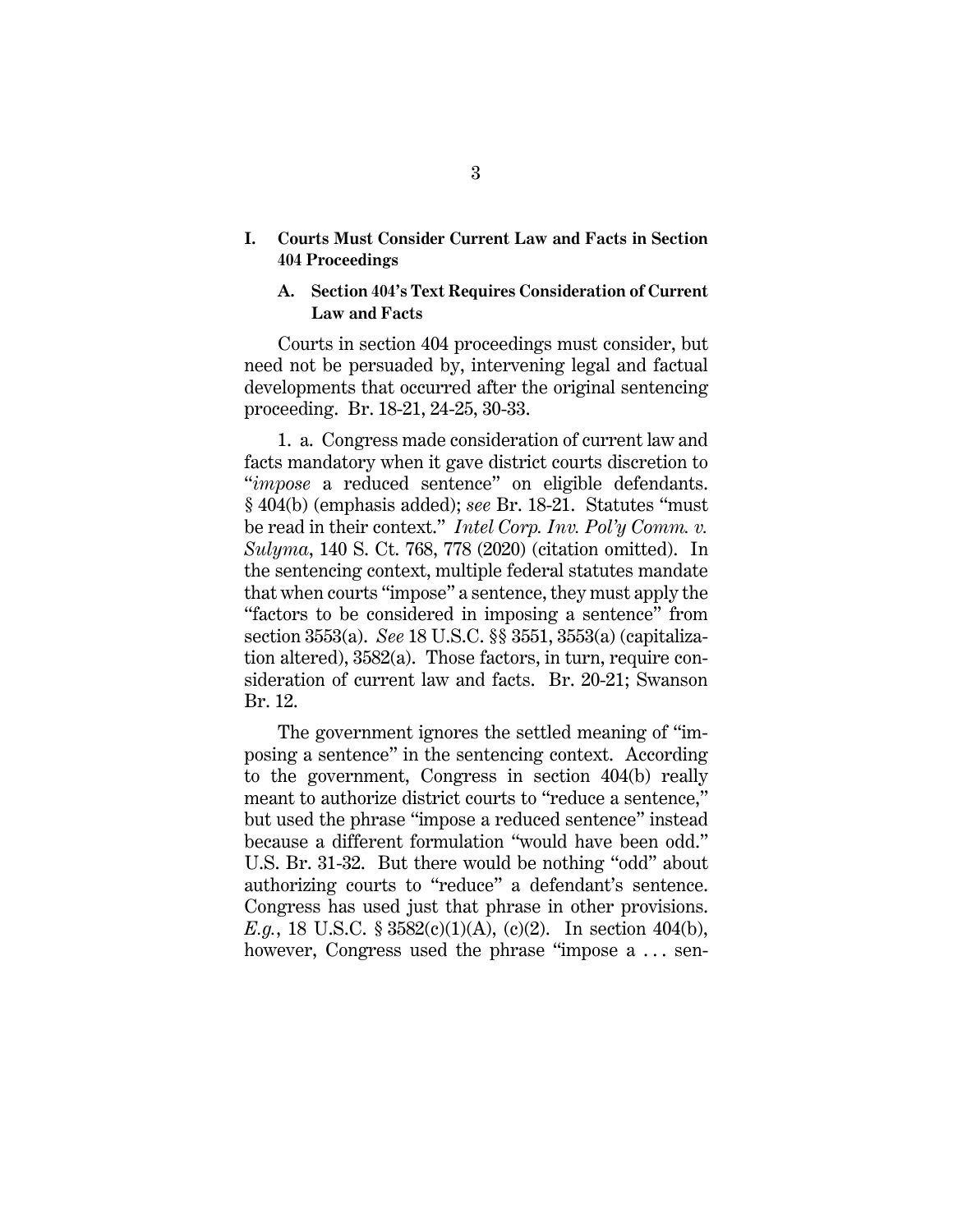tence." And it did so twice, stating that a court "that imposed a sentence for a covered offense"—that is, a court that indisputably considered the section 3553(a) factors could "impose a reduced sentence." The government's interpretation not only erases the word "impose" from the statute, it fails to follow the "normal rule of statutory construction" that both references to imposing a sentence should have the same meaning. *See Pereira v. Sessions*, 138 S. Ct. 2105, 2115 (2018) (citation omitted); CAC Br. 11- 12.

<span id="page-9-1"></span>The government (at 23-24, 33) notes that other provisions, like 18 U.S.C.  $\S 3582(c)(1)(A)$  and (c)(2), contain explicit cross-references to section 3553(a). But those provisions do not direct courts to "impose" a sentence and therefore need that additional reference to invoke the section 3553(a) factors. Section 404 needs no such citation because the phrase "impose  $a \ldots$  sentence" "[t]extual[ly] cross-reference[s]" the section 3553(a) factors. *See Brown v. Gardner*, 513 U.S. 115, 118 (1994); *cf. United States v. Briggs*, 141 S. Ct. 467, 470 (2020) (recognizing that the "natural referent" for a phrase in the Uniform Code of Military Justice is other law in that Code).

<span id="page-9-2"></span><span id="page-9-0"></span>The government (at 32) also speculates that Congress may have used "impose a reduced sentence" to clarify that courts could reduce a "sentencing package" imposed when a defendant was simultaneously sentenced for both crackcocaine and other offenses. The government does not explain how "impose" might accomplish that result. Instead, the government's own authority allows "sentence package" reductions because nothing in section 404 "bar[s] a court from reducing a non-covered offense." *United States v. Hudson*, 967 F.3d 605, 610 (7th Cir. 2020).

<span id="page-9-3"></span>The government (at 31) further claims that if Congress wanted to give significance to "impose a reduced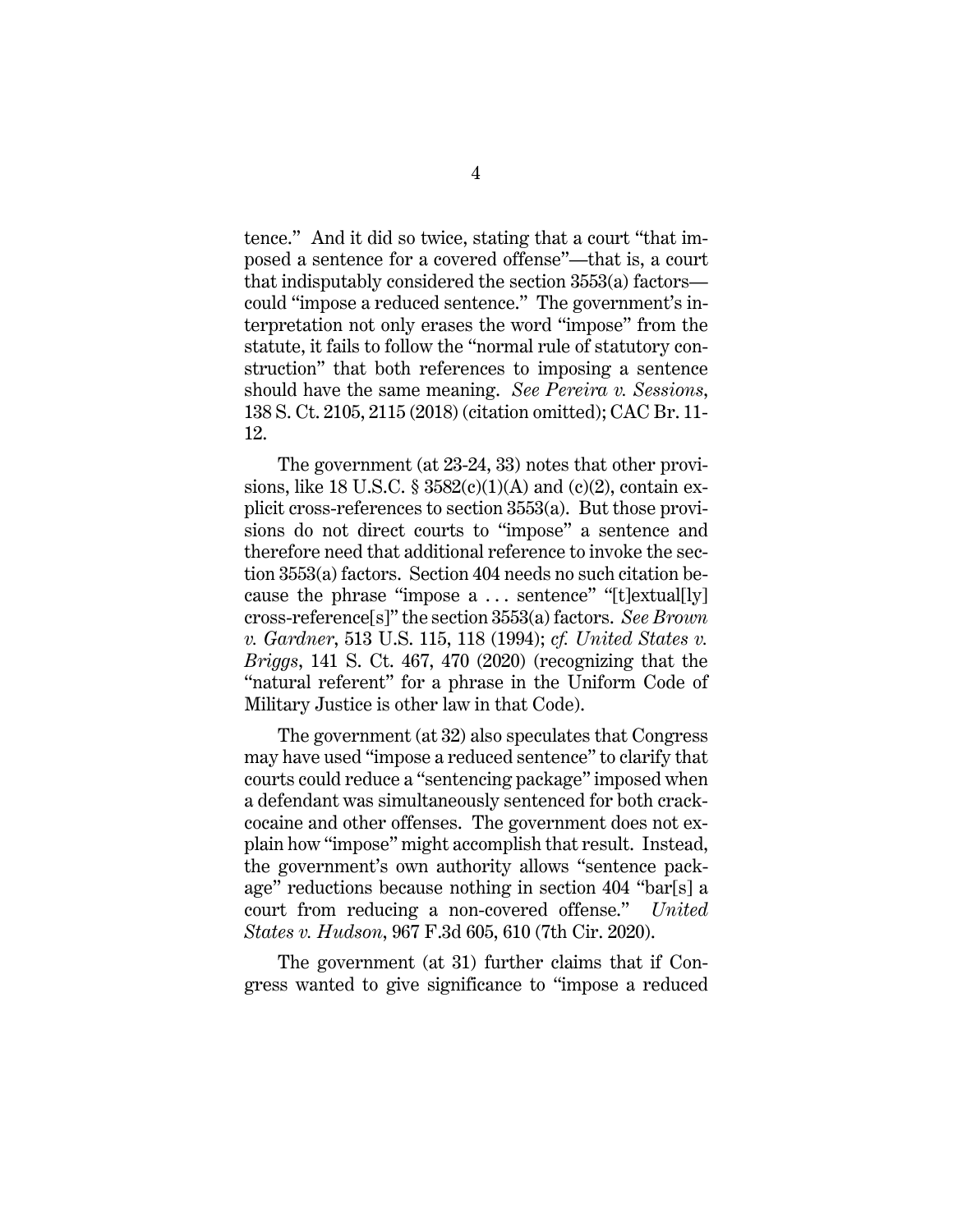sentence," it would have used that phrase throughout section 404. Petitioner's reading, the government says, therefore creates tension with section 404(c), which describes the result of a section 404 motion as "reduc[ing] a sentence." There is no tension. Section 404(b) also describes the result as a "reduced sentence." Section  $404(c)$ says nothing about the procedures for deciding whether to impose a reduced sentence—the issue presented here— "much less about what information a court may consider in determining the sentence." *See Dean v. United States*, 137 S. Ct. 1170, 1177 (2017). Those issues are addressed in section 404(b), which makes clear that courts are tasked with deciding to "impose a reduced sentence."

<span id="page-10-0"></span>The government (at 32) also contends that incorporation of the section 3553(a) factors into section 404(b) would create "inconsisten[cy]," because section 404 "only permits reductions," even though a district court could conclude that the section 3553(a) factors point toward an increased sentence. But there is nothing inconsistent about that result. Every day, district courts apply the section 3553(a) factors within the bounds Congress sets. Mandatory minimums and maximums do not stop district courts from applying section 3553(a) to exercise their discretion within those ranges. Section 404 works the same way: districts court can impose a new sentence no lower than any new mandatory minimum and no higher than the current sentence.

The government (at 33) notes that 18 U.S.C.  $\S$  3582(c)(1)(A) and (c)(2) incorporate the section 3553(a) factors only "to the extent they are applicable." But the same "to the extent they are applicable" language appears in section 3582(a) with respect to full-blown initial sentencings. Thus, district courts routinely recognize their authority to disregard inapplicable factors in all manner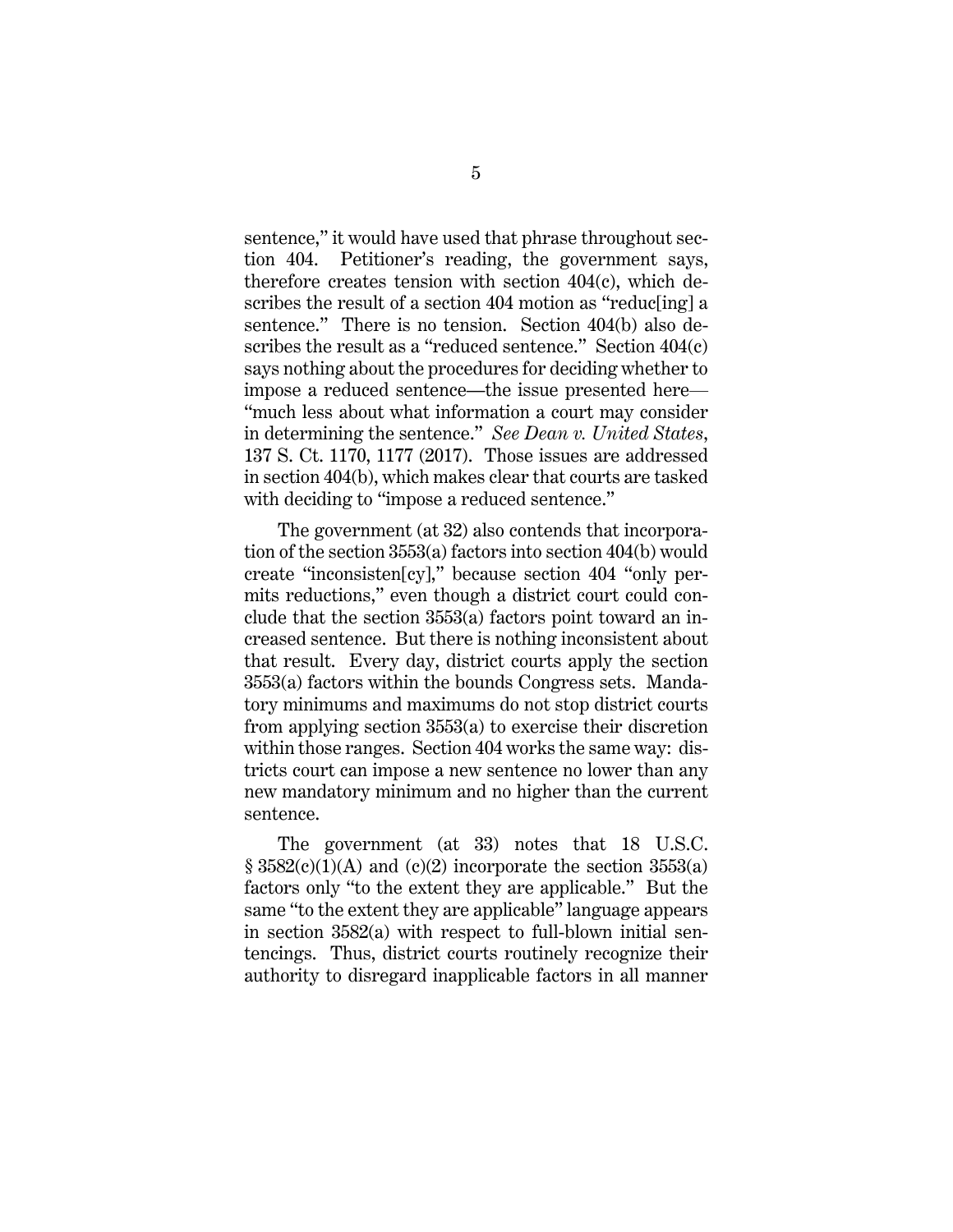<span id="page-11-2"></span><span id="page-11-1"></span>of sentencing proceedings. *E.g.*, *United States v. Saddler*, 538 F.3d 879, 890 (8th Cir. 2008); *United States v. Husein*, 478 F.3d 318, 330-31 (6th Cir. 2007). There is no "incongruit[y]" if district courts do the same in section 404 proceedings. *Contra* U.S. Br. 33.

b. Congress also made consideration of current circumstances mandatory by vesting district courts with wide discretion. Section 404's text makes clear three times over that section 404 proceedings are not mechanical reductions. Br. 21-25. Section 404(a) defines "covered offense" broadly to permit relief even for defendants whose Guidelines ranges remain unchanged. Section 404(b) says that district courts "may" impose a reduced sentence. And section 404(c) concludes that nothing "require[s] a court to reduce any sentence pursuant to this section."

When, as here, district courts are given sentencing discretion, Congress channels that discretion through the section 3553(a) factors. Br. 30-33; *infra* pp. 12-13. The government offers no indication of how district courts could possibly "guide the decisionmaking process" other than by applying the section 3553(a) factors. U.S. Br. 41. Congress did not silently buck forty years of sentencing law and create a system of unfettered discretion.

<span id="page-11-3"></span><span id="page-11-0"></span>c. Recognizing that district courts that "impose a reduced sentence" must consider all relevant factors would not convert a section 404 proceeding into a plenary resentencing. *Contra* U.S. Br. 33-34. The First Step Act does not require courts to act as though the defendant's initial sentencing never happened. The law-of-the-case doctrine precludes attempts to relitigate sentencing issues for which the facts and law have not changed at all, just as it does when an appellate court issues a limited remand after an initial sentencing. *See Pepper v. United States*, 562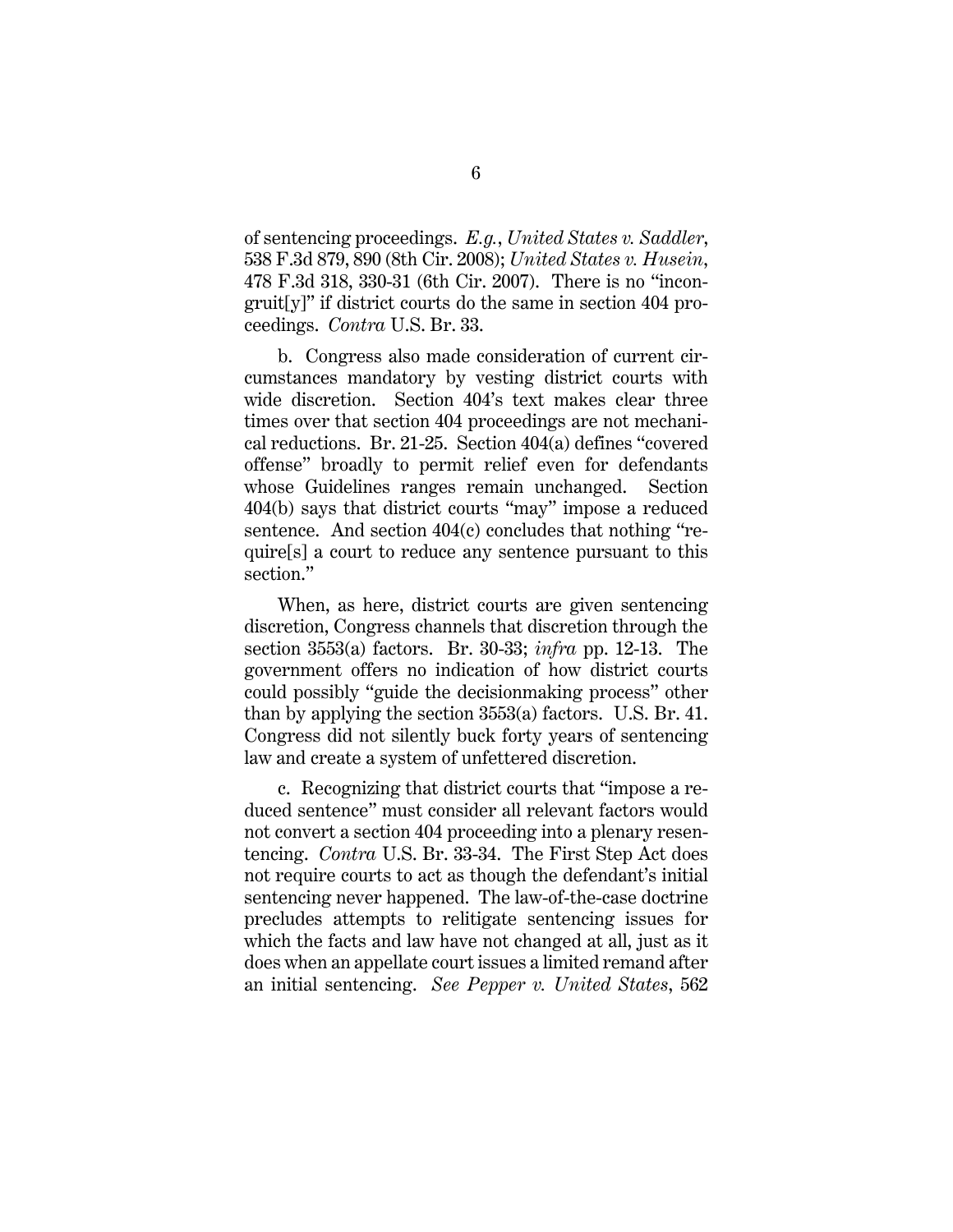U.S. 476, 506 (2011). Forfeiture and waiver, moreover, prevent defendants from raising arguments that were available but never made at the initial sentencing.

Accordingly, defendants would not be entitled to relitigate old facts about their offense conduct, or to take a second bite at the apple regarding the application of Guidelines enhancements for which the law has not changed. Rather, "the scope of the analysis is defined by the gaps left from the original sentencing to enable the court to determine what sentence it would have imposed under the Fair Sentencing Act in light of intervening circumstances." *United States v. Lancaster*, 997 F.3d 171, 175 (4th Cir. 2021).

<span id="page-12-7"></span><span id="page-12-6"></span><span id="page-12-5"></span><span id="page-12-4"></span><span id="page-12-3"></span><span id="page-12-2"></span><span id="page-12-1"></span><span id="page-12-0"></span>Defendants bringing First Step Act motions likewise have limited procedural rights. Rule 43 establishes that the right to presence and allocution does not apply to proceedings under 18 U.S.C. § 3582(c), including section 404 resentencings. *See* Fed. R. Crim. P. 43(b)(4); *United States v. Lawrence*, 1 F.4th 40, 48 (D.C. Cir. 2021). Likewise, First Step Act defendants have no right to new presentence reports or appointed counsel. *See United States v. Johnson*, 351 F. App'x 948, 950 (5th Cir. 2009) (no new presentence report for resentencing); *United States v. Conhaim*, 160 F.3d 893, 896 (2d Cir. 1998) (same); *United States v. Fleming*, 5 F.4th 189, 193 & n.3 (2d Cir. 2021) (no right to appointed counsel in section 3582(c) proceedings; collecting cases). The other procedural rights the government (at 33-34) cites are also inapplicable. *See United States v. Woodside*, 895 F.3d 894, 900-01 (6th Cir. 2018) (no right to sentence pronouncement "in open court" for resentencing on limited remand); 18 U.S.C. § 3771(a)(4) (crime victim has right to presence only if a district court holds a "public proceeding").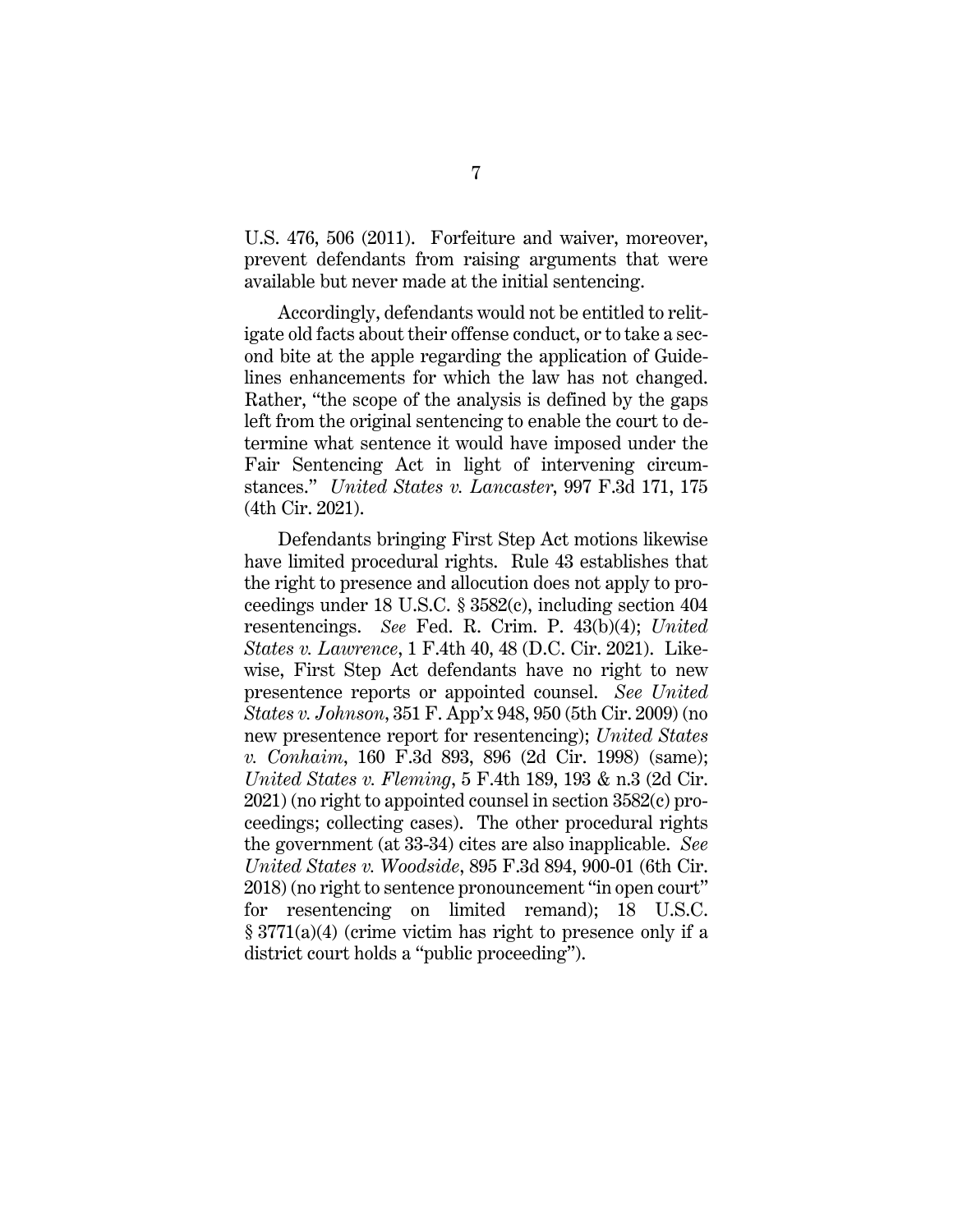2. Section 404(b)'s "as if" clause allows district courts to "impose a reduced sentence as if sections 2 and 3 of the Fair Sentencing Act of 2010 . . . were in effect at the time the covered offense was committed." This text serves only to make sections 2 and 3 of the Fair Sentencing Act retroactive in light of 1 U.S.C. § 109 and its saving of the statutory penalties in effect at the time an offense is committed. Br. 22-23. The government (at 35) agrees that this text was "the most natural and clearest way to describe the retroactive application of Sections 2 and 3 of the Fair Sentencing Act." But the government (at 26-27) goes further, claiming the "as if" clause also bars mandatory consideration of intervening factual and legal developments.

<span id="page-13-1"></span><span id="page-13-0"></span>The problem for the government is that it never squares its restrictive reading of the "as if" clause with its concession that courts *can* (and in many cases, should) consider changes other than those caused by the Fair Sentencing Act. By agreeing that district courts may consider current circumstances, the government necessarily agrees that this information is relevant. But then the government turns around and says that district courts have discretion to not consider this information altogether. The government's position thus transforms the First Step Act into a sentencing unicorn. We know of no other context (and the government does not point to any) where sentencing courts can ignore relevant information when imposing a sentence. To the contrary, district courts presumptively abuse their discretion if they refuse to consider relevant information, just as when they consider irrelevant information. *See Gall v. United States*, 552 U.S. 38, 51-52 (2007); *Koon v. United States*, 518 U.S. 81, 106 (1996). The government offers no explanation for why section 404 should be an exception to these rules.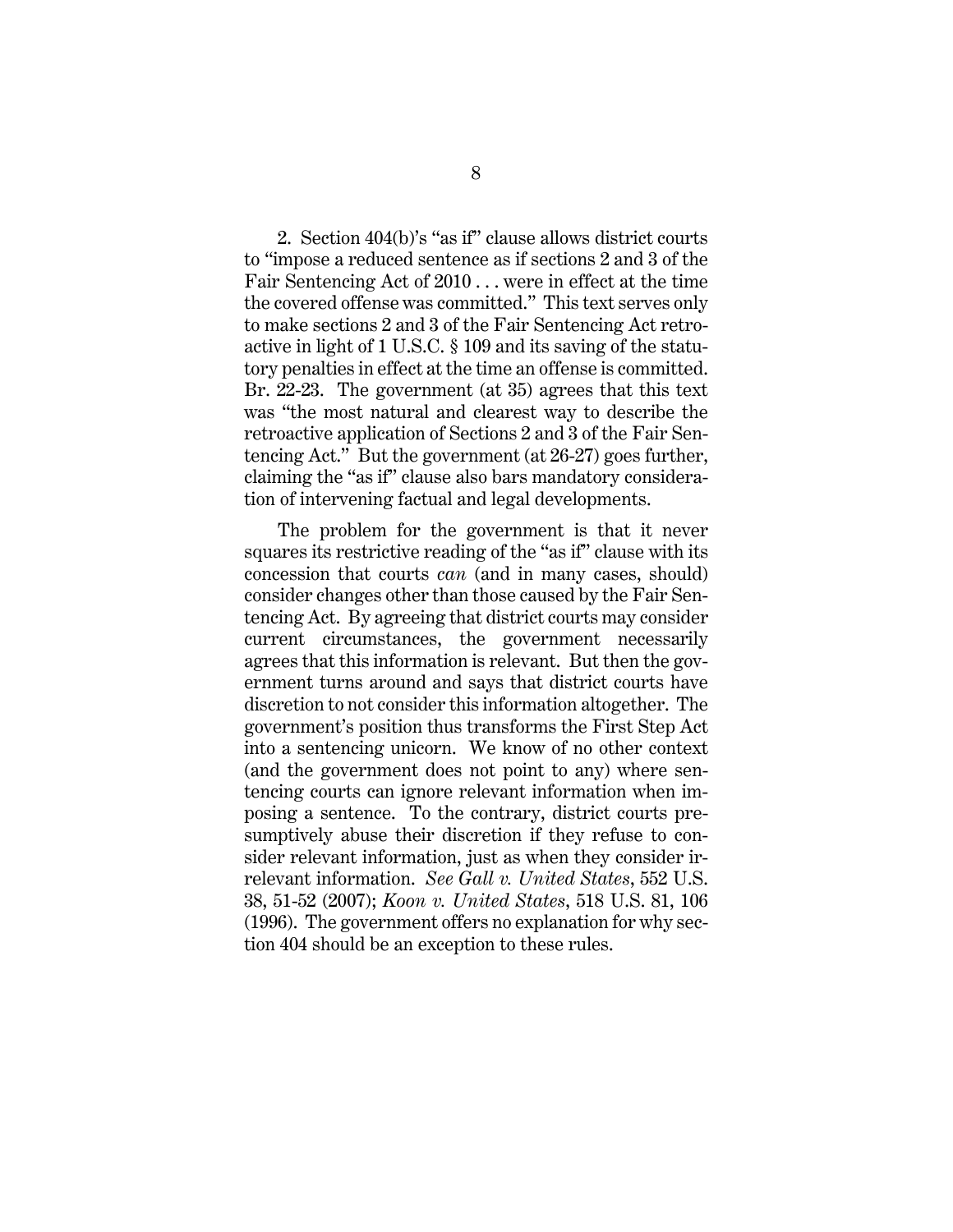In any event, the government's arguments regarding the "as if" clause are mistaken on their own terms.

<span id="page-14-0"></span>To start, the only way the government can get to its preferred reading is to "add words to the law." *See EEOC v. Abercrombie & Fitch Stores, Inc.*, 575 U.S. 768, 774 (2015). Specifically, the government says the clause "mandates *only* consideration of the changes stemming from sections 2 and 3 of the Fair Sentencing Act'" and "instructs the court to place itself in the time frame of the *original sentencing*." U.S. Br. 26-27 (emphases added) (cleaned up). Yet the words "only" and "original sentencing" never appear in the text.

Nor would a focus on "only" the time of the "original sentencing" make sense. While a section 404 proceeding "is inherently backward looking," "[c]ourts are not time machines which can alter the past and see how a case would have played out had the Fair Sentencing Act been in effect." *United States v. Broadway*, 1 F.4th 1206, 1212 (10th Cir. 2021). If Congress nevertheless intended district judges to play the "futile role" of counterfactual time traveler, *id.*, it would have said so in plain terms.

<span id="page-14-1"></span>The government (at 27-28) contends that omission of the word "only" is irrelevant under the *expressio unius* canon. In the government's telling, the "as if" clause on its own "limit[s] the mandatory scope of Section 404 motions to the expressly referenced section of the Fair Sentencing Act." U.S. Br. 27. That argument mixes apples and oranges. The "as if" clause is not a limitation on courts' authority—those appear in section 404(c), "Limitations"—and it does not purport to restrict courts' authority to consider other legal or factual changes. The government itself concedes the point by agreeing that section 404 courts "may consider" post-sentencing developments, notwithstanding the "as if" clause. *See* U.S. Br. 40.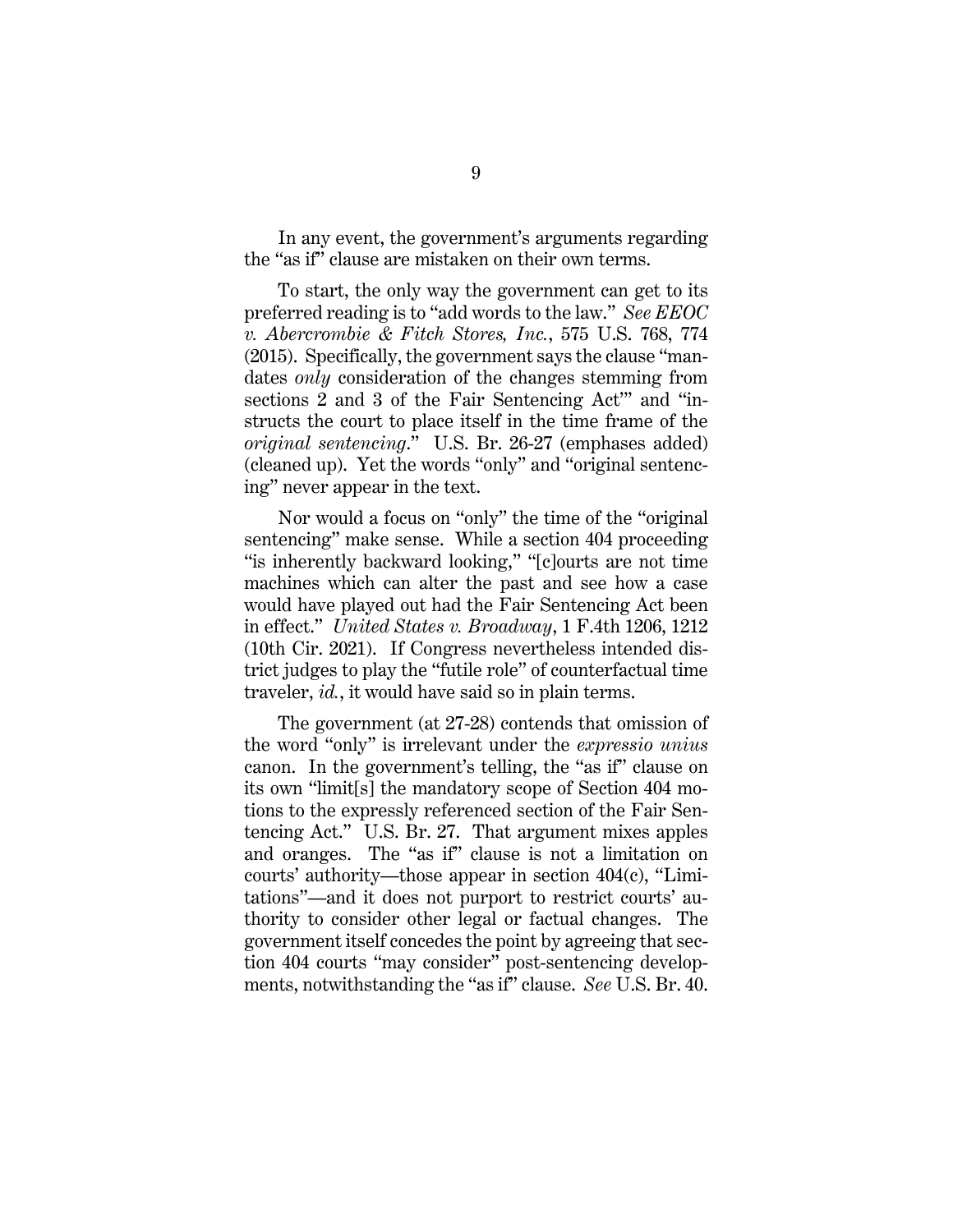For similar reasons, the government's insistence (at 27) that the "as if" clause sets a "baseline of process" does not support the conclusion that the clause "excluded any additional mandatory requirement to account for postsentencing developments." Even were the government correct that the "as if" clause sets the baseline, a baseline is not a ceiling. Recognizing that district courts must begin their analysis by accounting for the effects of the Fair Sentencing Act does not mean other changes cannot be considered.

The government says that Petitioner's interpretation of the "as if" clause would "*require* the court to give an offender the benefit of other legal or factual developments since the original sentencing." U.S. Br. 27 (emphasis added). False. Petitioner's point—a modest one at that is that in exercising their discretion, courts are bound to *consider* relevant intervening developments. But after considering those developments, courts retain discretion *not* to impose a reduced sentence. *See* Br. 3-4, 9, 13, 21-22.

The government (at 28-29) contends that Petitioner's interpretation would effectively render retroactive sections 401 and 403 of the First Step Act, which prospectively amended provisions unrelated to the crack/powder cocaine disparity. *See* § 401(c), 132 Stat. 5221; § 403(b), 132 Stat. 5222. That misunderstands Petitioner's position. Courts in section 404 proceedings must consider current law. That includes the Guidelines in effect on the date of sentencing. 18 U.S.C.  $\S 3553(a)(4)(A)(ii)$ . But current law also includes Congress' decision to make provisions like sections 401 and 403 nonretroactive. Defendants are free to argue that these amendments reflect updated views about the seriousness of their offense, and courts must consider those arguments. *See* 18 U.S.C. § 3553(a)(2)(A)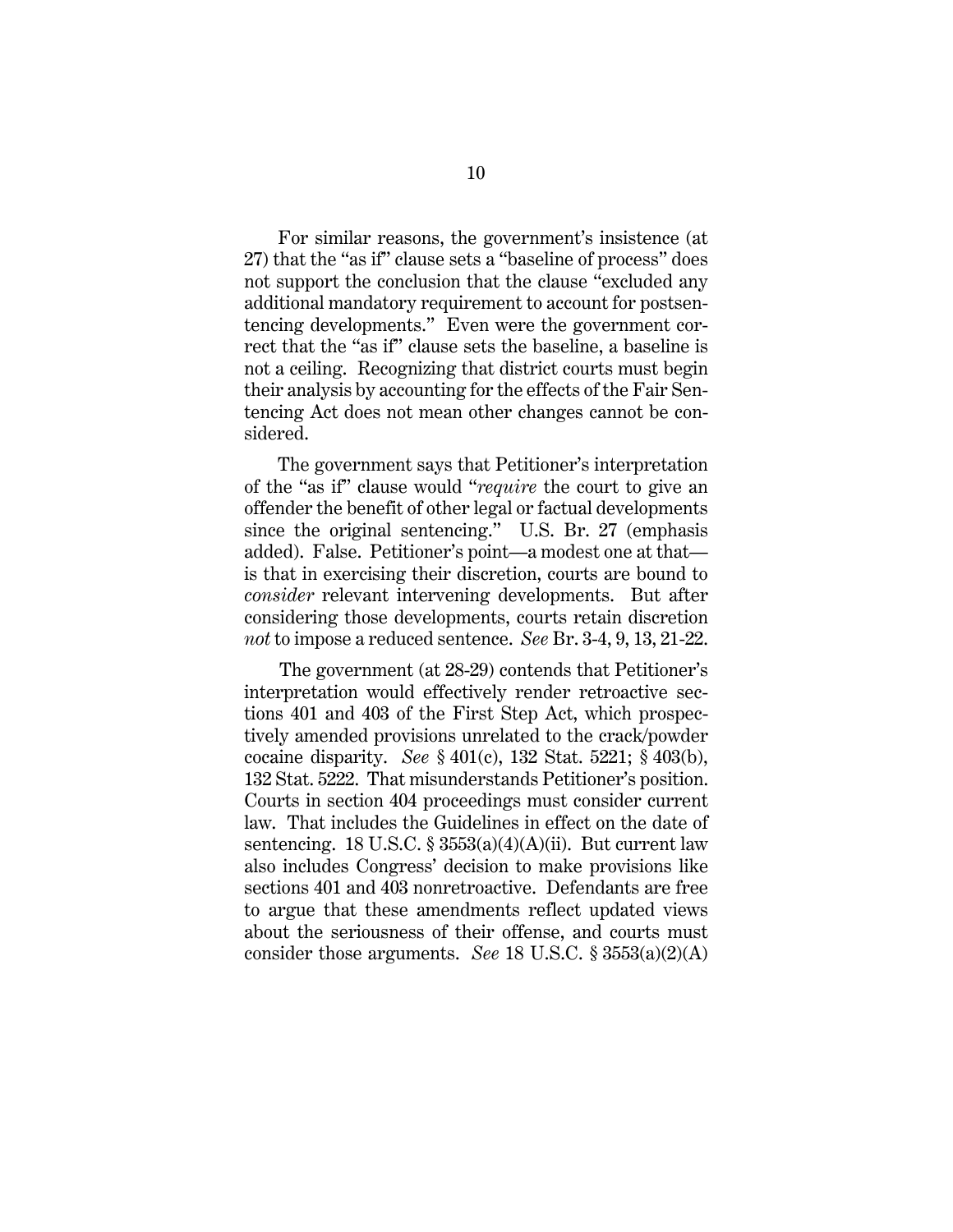(requiring consideration of the "seriousness of the offense"). But nothing requires courts to impose a reduced sentence based on law that by its own terms does not apply to these defendants.

Regardless, the government's concern about retroactivity is misguided. When a court imposes a reduced sentence under section 404, it is not making intervening legal developments retroactive. It is creating a new sentence considering the law as it stands today. That result respects Congress' deliberate decision to treat the First Step Act as imposing a new sentence.

#### **B. A Mandatory Rule Fosters Coherent Results**

<span id="page-16-0"></span>Mandatory consideration of current law and facts leads to consistent outcomes and best effectuates the "discretionary relief from the now-discredited 100-to-1 ratio" the government agrees the First Step Act provides. U.S. Br. 29-30. The government (at 37-39) argues that Petitioner's approach will lead to unwarranted sentencing disparities by allowing covered offenders to unfairly benefit from post-sentencing developments. Those concerns are both overstated and worse under the government's interpretation.

<span id="page-16-1"></span>1. For defendants, mandatory consideration avoids "unnecessary sentencing disparities." *United States v. Easter*, 975 F.3d 318, 325 (3d Cir. 2020). Consider Mr. Concepcion's case. His original sentence is *thirteen years* above the top of his current Guidelines range. Nothing requires the district court to impose a new sentence under any rule. But under a mandatory approach, a person in Mr. Concepcion's shoes knows the district court will at least examine that shift, along with any rehabilitation evidence.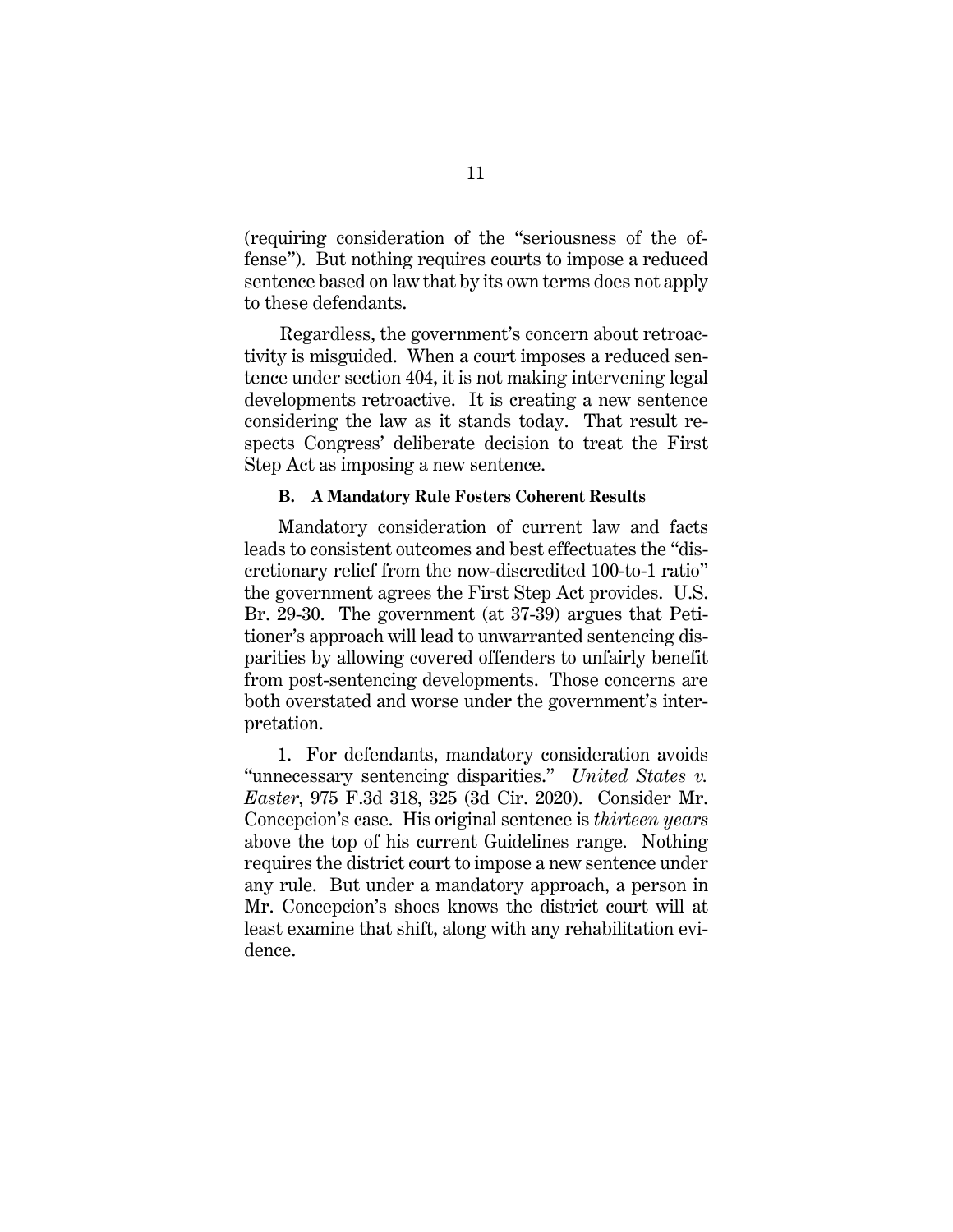By contrast, if district courts have unbounded discretion whether or not to consider intervening legal and factual developments, that predictability disappears. One judge could account for updated information, while another judge down the hall could refuse to read the defendant's brief, with years in prison on the line. Or a judge could decide to consider intervening developments that favor the government but ignore those that favor the defendant, or vice versa.

<span id="page-17-2"></span>A mandatory approach is also "more manageable for district courts." *United States v. Allen*, 956 F.3d 355, 358 (6th Cir. 2020); *see* Scholars Br. 8. The government (at 18) agrees that the section 3553(a) factors "provide a useful and familiar framework" that "district courts will frequently find . . . helpful in the Section 404 context." Without the section 3553(a) factors, district courts "would have to develop new standards to guide their discretionary decision regarding the defendant's appropriate sentence." *Allen*, 956 F.3d at 357*.* The government never says what those new standards might be if not the section 3553(a) factors. *See* U.S. Br. 40-42.

<span id="page-17-5"></span><span id="page-17-4"></span><span id="page-17-3"></span><span id="page-17-1"></span><span id="page-17-0"></span>Mandatory consideration also facilitates appellate review. Appellate courts review sentencing decisions for abuse of discretion. *Gall*, 552 U.S. at 51. If courts must apply the section 3553(a) factors in section 404 proceedings, they must also articulate a "reasoned basis" for whether or not to impose a new sentence. *See Rita v. United States*, 551 U.S. 338, 356 (2007). A district court abuses its discretion when it ignores relevant new evidence, *e.g.*, *United States v. White*, 984 F.3d 76, 91-92 (D.C. Cir. 2020), fails to calculate the correct Guidelines range, *e.g.*, *United States v. Murphy*, 998 F.3d 549, 556 (3d Cir. 2021), does not adequately explain its reasoning, *e.g.*, *United States v. Smith*, 959 F.3d 701, 703 (6th Cir. 2020),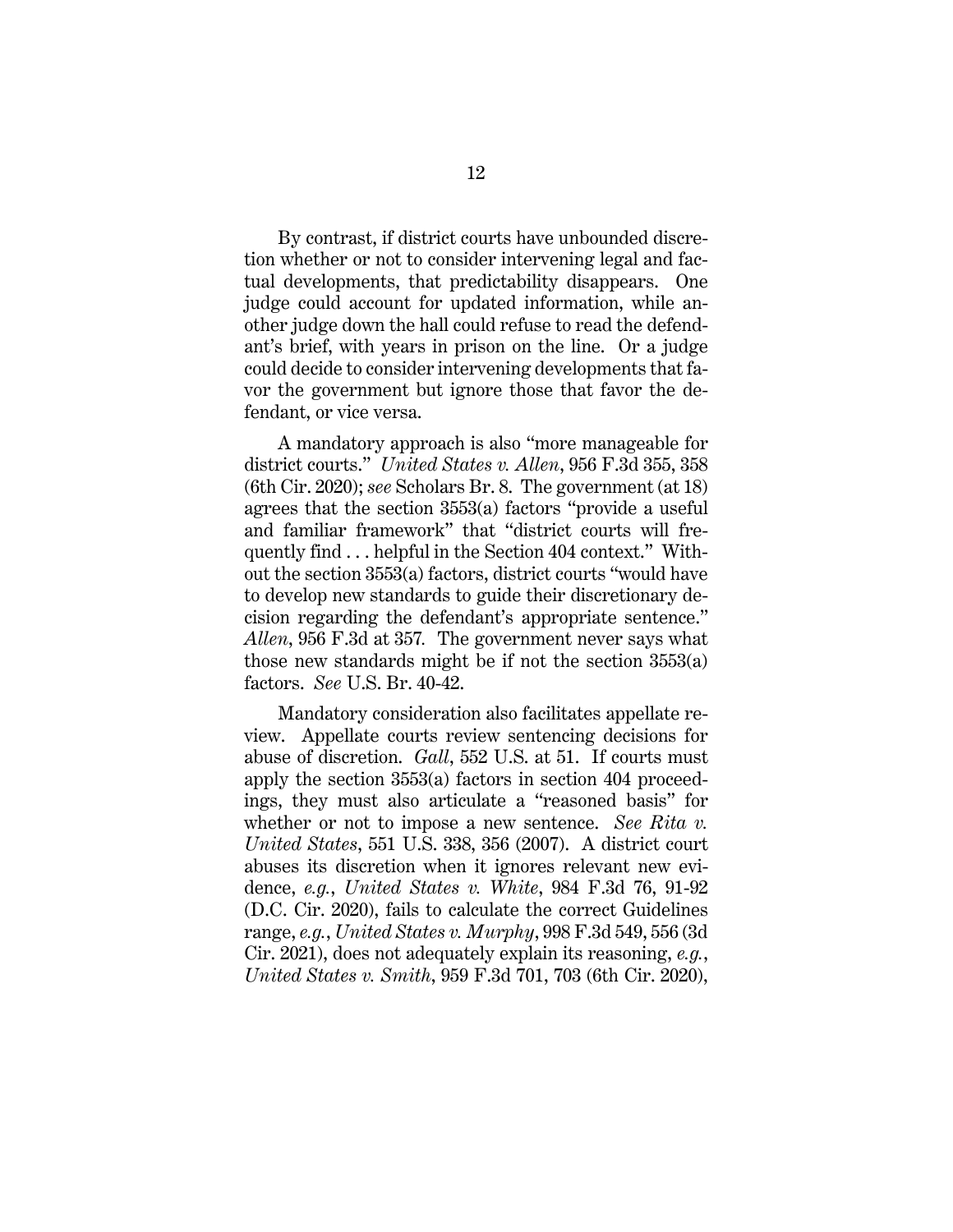<span id="page-18-2"></span>or imposes a substantively unreasonable sentence, *e.g.*, *United States v. Harris*, 960 F.3d 1103, 1106 (8th Cir. 2020). That familiar framework "fosters manageability." *United States v. Shaw*, 957 F.3d 734, 741 (7th Cir. 2020).

<span id="page-18-3"></span><span id="page-18-1"></span>But under the government's approach, "it is unclear how the district court's exercise of discretion would be reviewable on appeal." *See Easter*, 975 F.3d at 324. The government (at 42) offers no meaningful guidance, suggesting only that appellate courts can reverse when district courts go "too far." That "we know it when we see it" approach is not an administrable standard of review.

To be sure, recognizing that judges have discretion to consider intervening legal and factual developments is undoubtedly preferable to the Fifth, Ninth, and Eleventh Circuits' view that courts may *never* account for such developments in section 404 proceedings. *See* Pet. 16-18. But the government's position still risks returning to an era of an "unjustifiably wide range of sentences [for] offenders with similar histories, convicted of similar crimes, committed under similar circumstances." *See Koon*, 518 U.S. at 92 (citation omitted).

<span id="page-18-0"></span>2. The government (at 29-30, 37-39) argues that a "must consider" rule would create a "windfall" for pre-2010 crack-cocaine offenders. But under both sides' view, district courts can consider intervening legal and factual developments and decide to reduce a defendant's sentence on those grounds. Every "windfall" that is possible under Petitioner's interpretation is possible under the government's interpretation as well. And again, even if district courts must consider intervening developments, they can still decline to impose reduced sentences.

Regardless, any sentence reductions for First Step Act defendants are hardly "windfalls." Congress purpose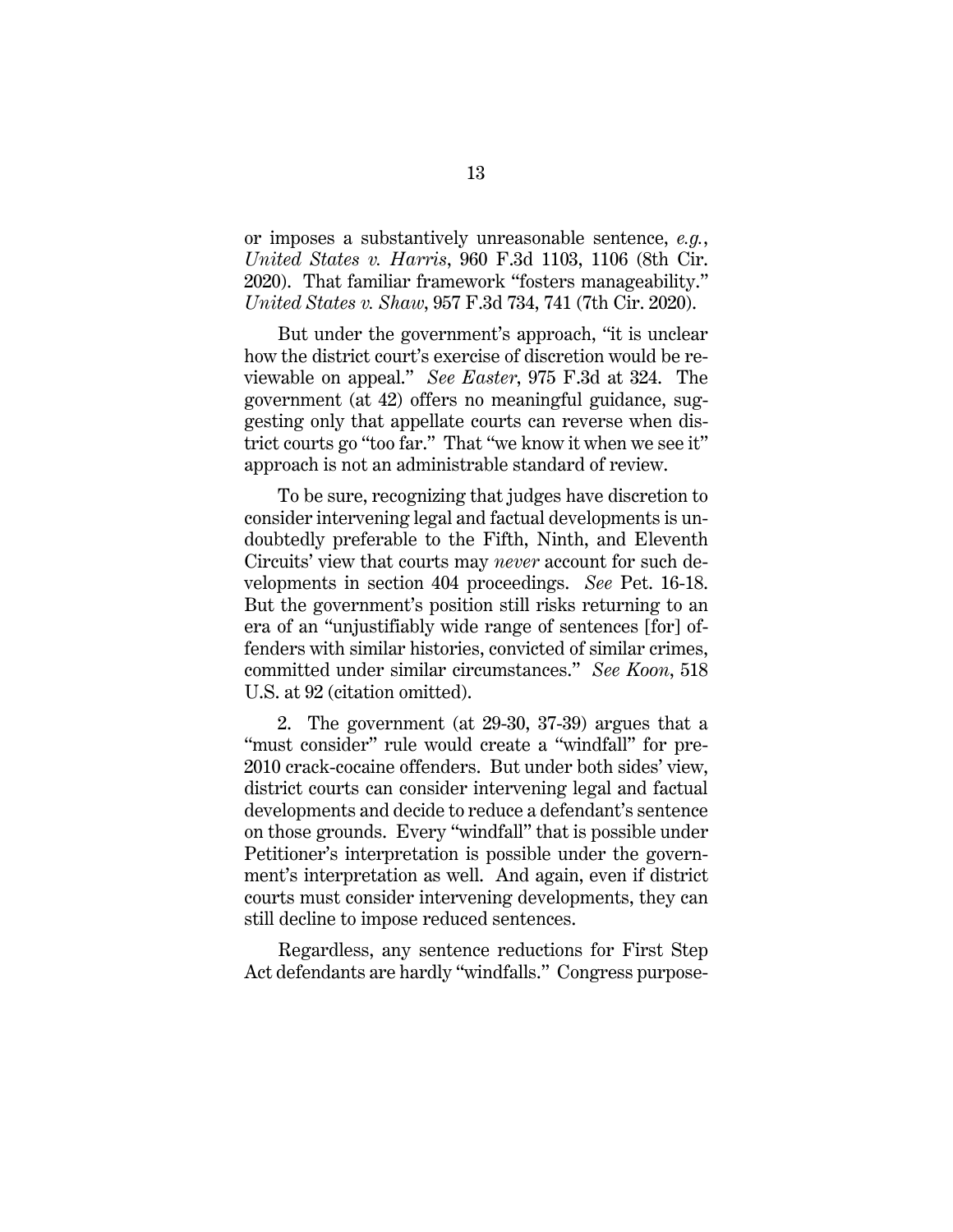<span id="page-19-2"></span>fully singled out pre-2010 crack offenders to rectify a statutory scheme that Congress acknowledged led to unfairness and racial disparities in federal sentencing. *See* DPA Br. 3-8; D.C. Br. 20; Howard Br. 23-28. In 2010, the median crack-cocaine defendant received eight years in prison—significantly more than for any other drug. U.S. Sent'g Comm'n, *2010 Sourcebook of Federal Sentencing Statistics* fig. J. Consequently, few other pre-2010 drug offenders remain in federal prison. There is nothing anomalous about Congress giving special relief to those subject to an unduly harsh regime. CAC Br. 15-19.

<span id="page-19-3"></span>The government (at 30, 37) complains that if district courts must consider intervening legal and factual developments under section 404, pre-2010 crack offenders would be better off than post-2010 crack offenders. Not so. In the decade since the Fair Sentencing Act, average crack sentences have fallen by over three years. *Compare 2010 Sourcebook*, *supra* fig. J (mean of 111 months), *with* U.S. Sent'g Comm'n, *Quick Facts: Crack Cocaine Trafficking Offenses* (2020) (mean of 74 months). Post-2010 offenders *automatically* win the benefit of that change; it would be unlawful to sentence a post-2010 crack defendant to a term above the ranges specified by the Fair Sentencing Act. *See* FAMM Br. 28. By contrast, many pre-2010 offenders served full sentences under a repudiated regime that for decades has "created a perception of unfairness." *See Terry v. United States*, 141 S. Ct. 1858, 1861 (2021) (internal quotation marks omitted). For those pre-2010 offenders who remain in prison, relief rests entirely in the district court's hands under any interpretation.

<span id="page-19-1"></span><span id="page-19-0"></span>Moreover, the date of sentencing always produces discrepancies. *See Pepper*, 562 U.S. at 503. Because courts use the facts and Guidelines from the date of sentencing, not the offense, Br. 30-31, defendants swiftly convicted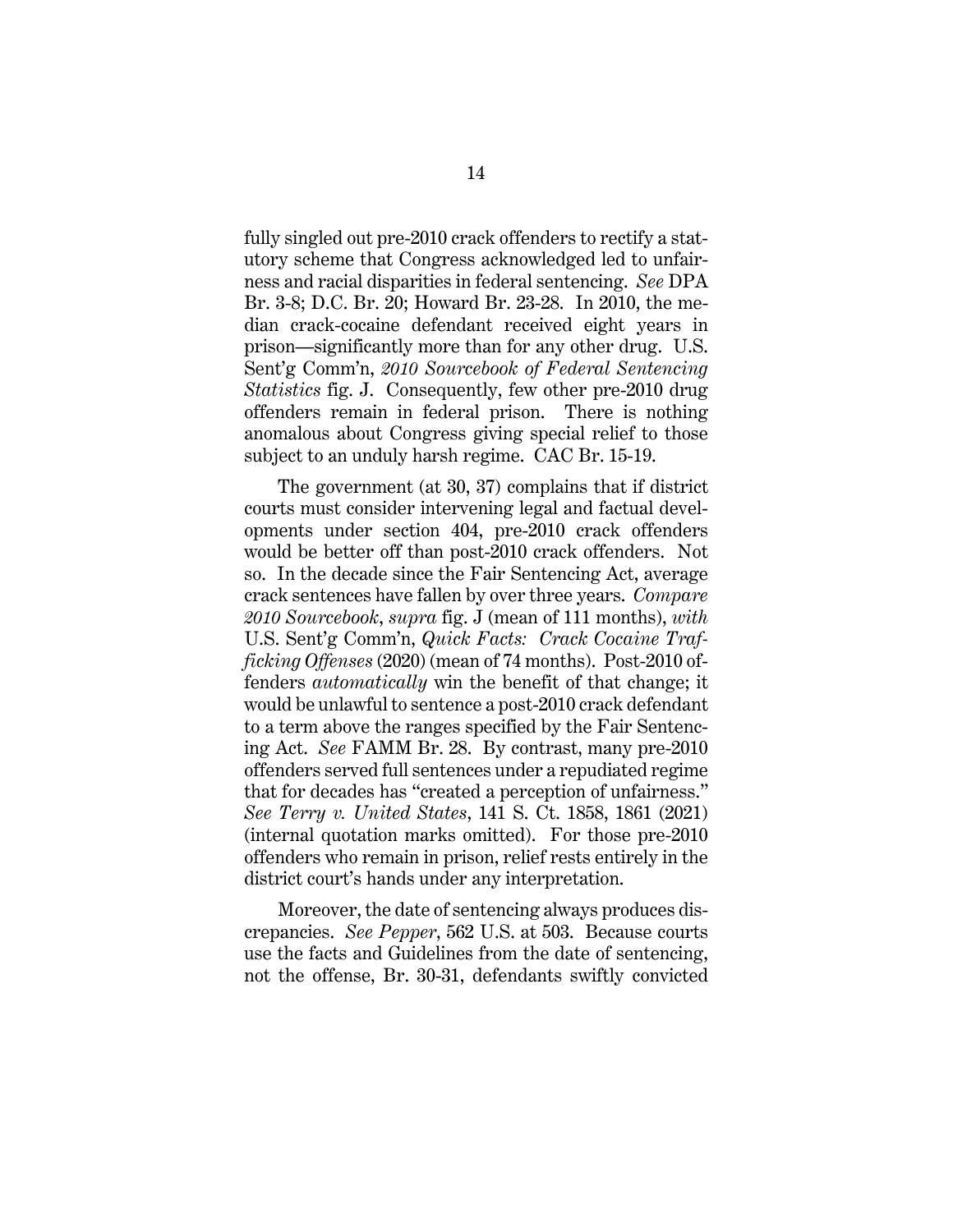and sentenced will always have less opportunity to show rehabilitation and gain favorable legal changes than defendants whose cases linger for years. So in any sentencing regime, the information the district court can consider depends on timing.

Any anomalies are also worse under the government's interpretation. If district courts *must* consider the section 3553(a) factors, they must consider "unwarranted sentence disparities." 18 U.S.C.  $\S$  3553(a)(6). For example, courts must take into account arguments like the government's contention that "circumvent[ing]" collateral relief could produce "discrepanc[ies]." U.S. Br. 38 (quoting *United States v. Chambers*, 956 F.3d 667, 677 (4th Cir. 2020) (Rushing, J., dissenting)). The government, by contrast, would let district courts ignore section 3553(a)(6)'s mandate to consider disparities.

<span id="page-20-4"></span><span id="page-20-3"></span>The government's practical concerns are further belied by the government's seeming embrace (at 40 n.\*) of a "must consider" approach for pre-2010 legal changes like *United States v. Booker*, 543 U.S. 220 (2005), and *Apprendi v. New Jersey*, 530 U.S. 466 (2000). According to the government, "Congress presumably expected courts" to apply those changes in section 404 proceedings*.* U.S. Br. 40 n.<sup>\*</sup>. But non-crack defendants whose sentences became final before *Booker* and *Apprendi* do not benefit from those decisions.

### <span id="page-20-2"></span><span id="page-20-1"></span><span id="page-20-0"></span>**C. Background Principles of Sentencing Law Require Consideration of Current Circumstances**

1. Sentencing courts already use current law and facts. Br. 30-33; ACUF Br. 9-11; AFPF Br. 5-6; DPI Br. 6-8. That norm flows both from sentencing courts' general duty to consider "highly relevant" information, *Pepper*, 562 U.S. at 480 (citation omitted), and the settled principle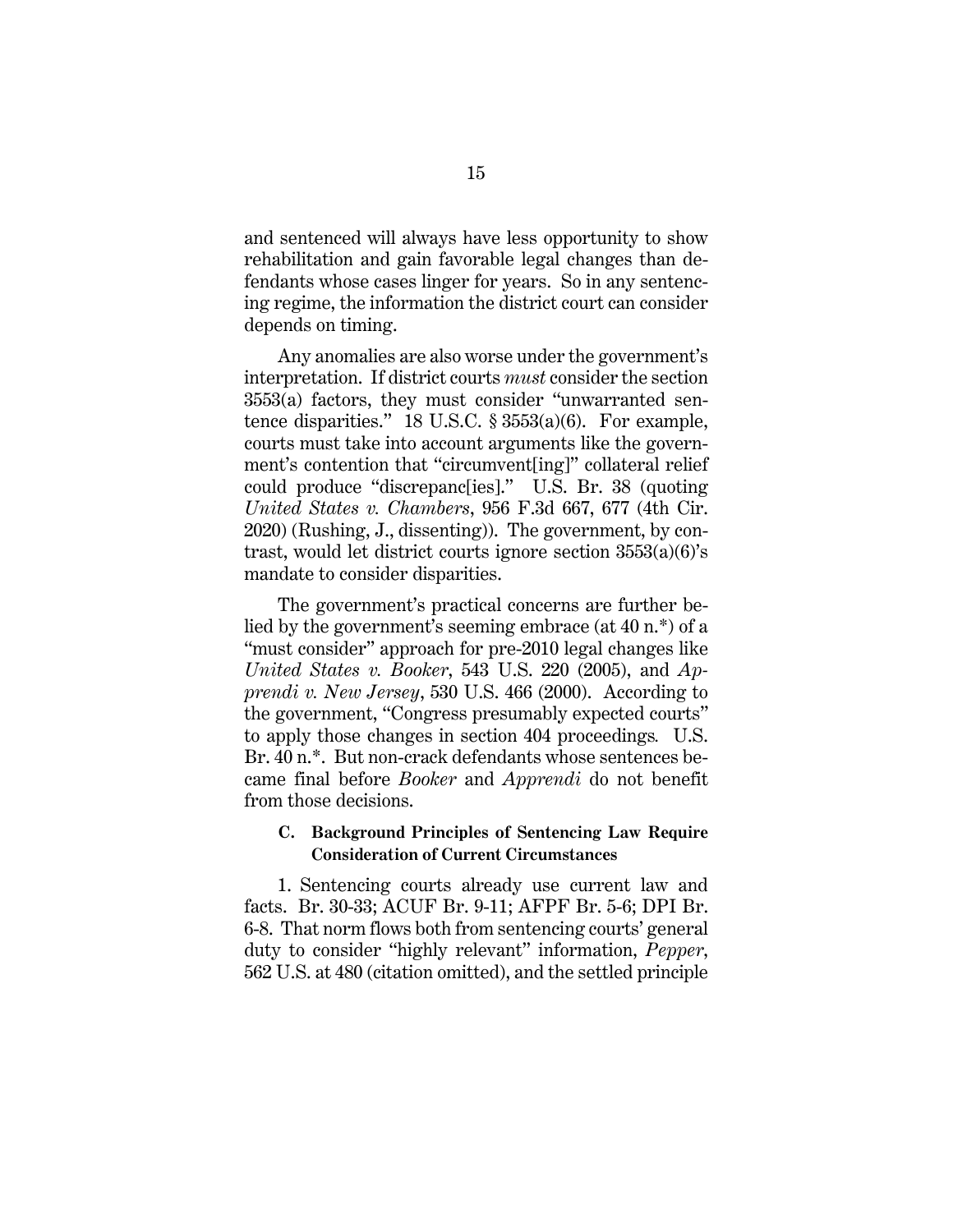<span id="page-21-0"></span>that courts ought to operate in the here and now "based upon their best current understanding of the law," *James B. Beam Distilling Co. v. Georgia*, 501 U.S. 529, 535 (1991) (opinion of Souter, J.).

The government (at 34-35) does not dispute this "background principle of sentencing law" when it comes to "plenary sentencing or resentencing proceedings." It just argues those background rules do not apply to section 404. That is so, the government says, because section 404 proceedings are mere "sentencing reduction[s]" where the general presumption of finality applies. U.S Br. 35; *see id.* at 20-21.

<span id="page-21-1"></span>That oversimplifies matters. Congress has created a range of sentencing procedures, from plenary initial sentencings at one end to the technical corrections permitted by Rule 35(a) at the other. Section 404 proceedings fit comfortably on the "less final" side of that spectrum. More than a mechanical sentence reduction, a section 404 proceeding is an opportunity for the court to use its discretion to choose a different sentence, or leave the current sentence standing. Disrupting finality is a feature of that scheme, not a flaw. That sets section 404 apart from collateral attacks on existing sentences, where Congress has erected multiple procedural and substantive barriers to relief specifically to preserve the finality of convictions and *prevent* courts from discretionarily "impos[ing] a reduced sentence." *Contra* U.S. Br. 38-39.

The government notes that 18 U.S.C. § 3582(c)'s introductory language refers to all proceedings under that subsection (including section 404 proceedings) as "modify[ing] a term of imprisonment." U.S. Br. 22-23 (citation omitted). And it suggests that a sentencing "modification" must necessarily be more limited than a plenary resen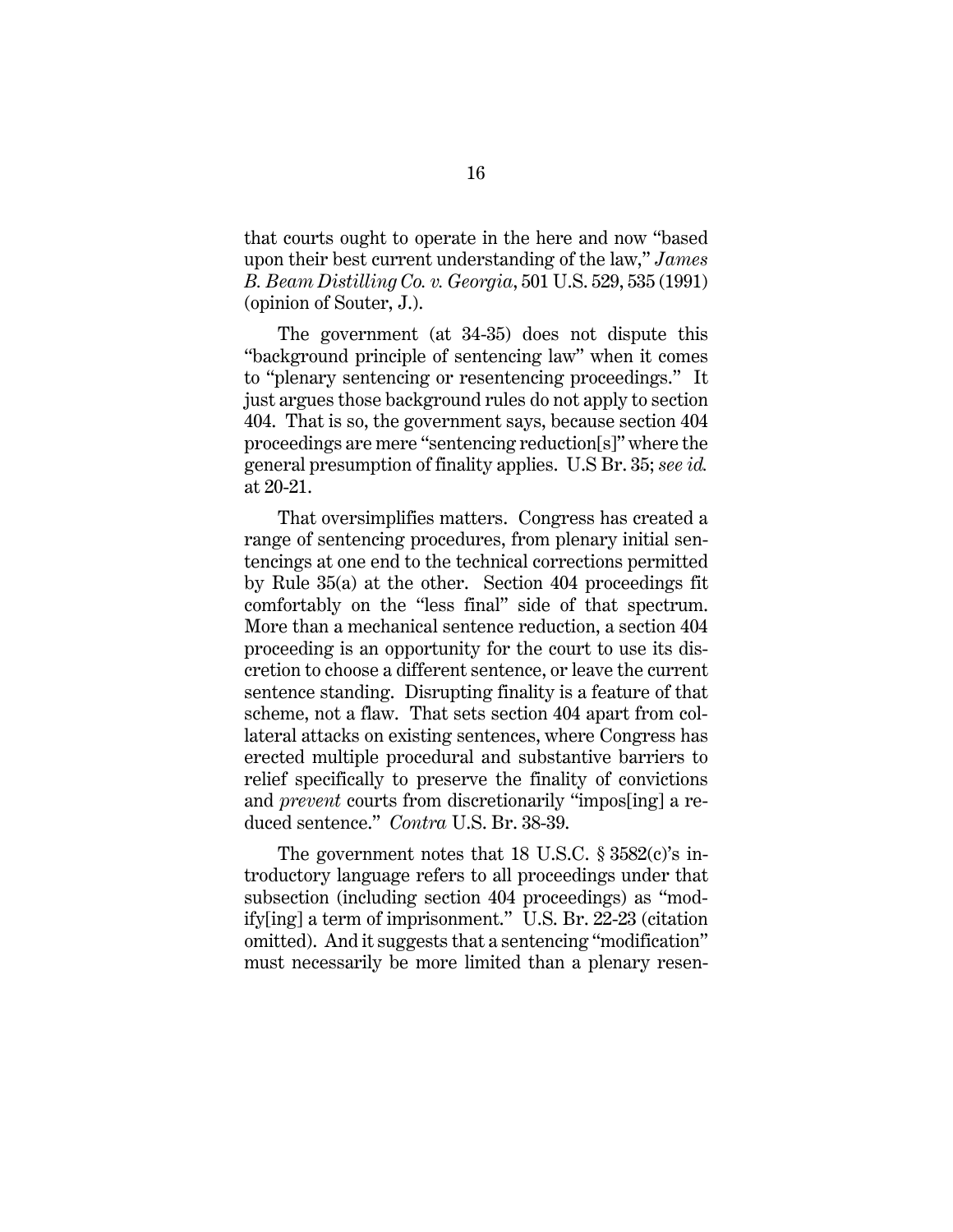<span id="page-22-1"></span>tencing. But again, no one disputes that point. The question here is what set of less-than-plenary procedures courts should follow when deciding whether to "impose a reduced sentence." Section  $3582(c)(1)(B)$  does not answer that question; it merely opens the door to "modification[s]" that are permitted by another statute. *See United States v. Triestman*, 178 F.3d 624, 629 (2d Cir. 1999) (Sotomayor, J.). And here, that statute is section 404, which allows courts to "impose a reduced sentence" subject only to limited restrictions. Br. 18-21; *supra* pp. 3-6. Given the First Step Act's broad sweep, there is no reason to treat section 404 proceedings differently than any other sentencing where the norm of considering current facts and law applies.

<span id="page-22-0"></span>2. As in the brief in opposition, the government relies on *Dillon v. United States*, 560 U.S. 817 (2010), and its interpretation of 18 U.S.C.  $\S$  3582(c)(2). This reliance is misplaced because *Dillon* turned on explicit textual limitations in section  $3582(c)(2)$  that made proceedings under that provision "readily distinguishable from other sentencing proceedings." 560 U.S. at 831; *see* Br. 43-45; FAMM Br. 29-33. Specifically, section  $3582(c)(2)$  "requires" district courts "to follow the [Sentencing] Commission's instructions" in any applicable policy statement. *Dillon*, 560 U.S. at 827. The policy statement in question barred courts from considering any changes other than the retroactive Guidelines amendment. *Id.* No corresponding restrictions appear in section  $3582(c)(1)(B)$  or section 404.

The government suggests that section 404 is akin to section  $3582(c)(2)$  because both provisions apply only to a "limited class of prisoners." U.S. Br. 22-23 (quoting *Dillon*, 560 U.S. at 825-26). But the government never explains why the number of defendants affected by section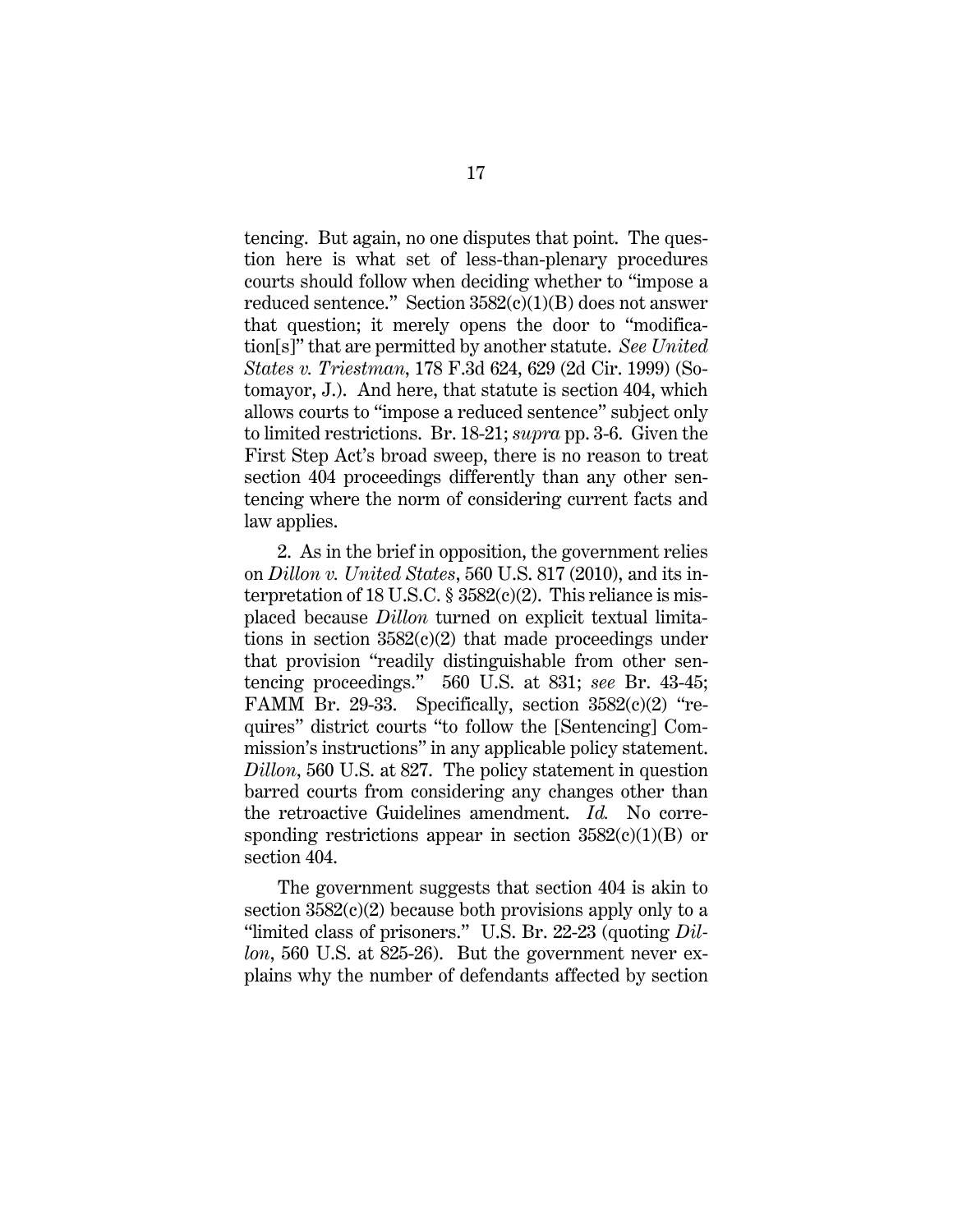404 should impact the *information* a section 404 court must consider. And again, the government agrees that whatever the number of affected prisoners—district courts can consider intervening developments if they so choose.

<span id="page-23-3"></span><span id="page-23-2"></span>The government also overlooks the reason *Dillon* focused on the scope of the affected population. *Dillon* examined the Sentencing Commission's authority to limit relief for retroactive Guidelines modifications in light of this Court's decision in *Booker*. *Dillon*, 560 U.S. at 819. The Court's noting of "the limited scope and purpose of  $\S$  3582(c)(2)" was in service of its ultimate holding that application of the Commission's policy statement in section  $3582(c)(2)$  proceedings "d[id] not implicate the interests identified in *Booker*." *Id.* at 828. That holding has no bearing in this case, which turns on statutory interpretation, not Sixth Amendment principles.

#### **D. The Rule of Lenity Applies**

<span id="page-23-0"></span>Any ambiguity after exhausting the ordinary tools of statutory interpretation triggers lenity. *See* DPI Br. 14- 16. But even if grievous ambiguity is required, U.S. Br. 36, any lingering doubt about section 404's meaning should be resolved in Mr. Concepcion's favor. Br. 33-34; DPI Br. 12-17; AFPF Br. 19-22. The government claims that lenity "applies *only* to 'interpretations of the substantive ambit of criminal prohibitions, [and] to the penalties they impose,'" not to someone already sentenced. U.S. Br. 36 (emphasis added) (quoting *Bifulco v. United States*, 447 U.S. 381, 387 (1980)).

<span id="page-23-1"></span>That rewrites precedent. The actual quote is: Lenity "applies *not only* to interpretations of the substantive ambit of criminal prohibitions, *but also* to the penalties they impose." *Bifulco*, 447 U.S. at 387 (emphases added). The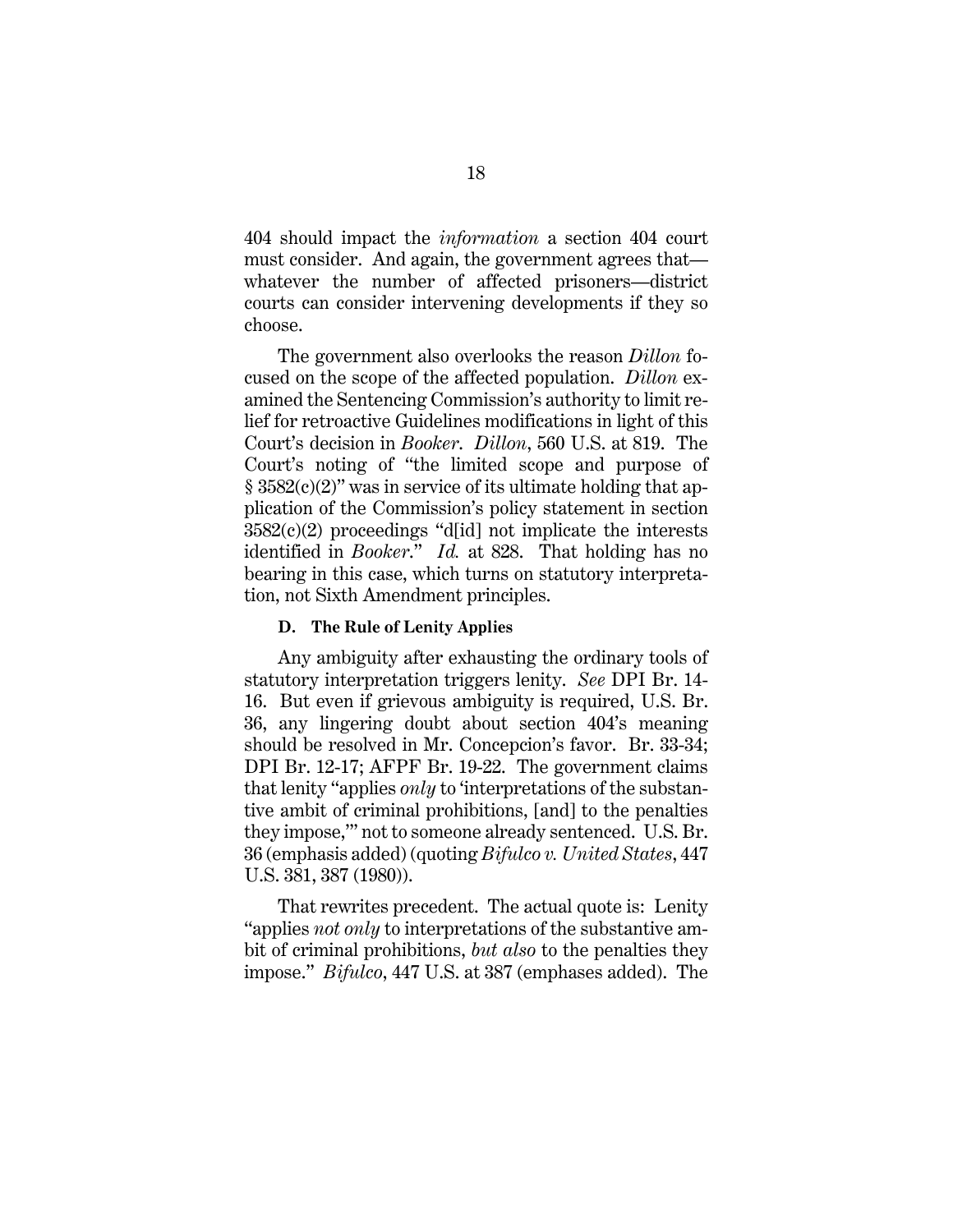<span id="page-24-7"></span><span id="page-24-3"></span>Court never suggested that those were the *only* applications of lenity. Elsewhere, the Court has made clear that lenity applies generally to "criminal statutes, including sentencing provisions." *Taylor v. United States*, 495 U.S. 575, 596 (1990); *accord United States v. R.L.C.*, 503 U.S. 291, 305 (1992) (plurality opinion). That includes proceedings after initial sentencing. *E.g.*, *United States v. Granderson*, 511 U.S. 39, 56-57 (1994) (probation revocation).

<span id="page-24-5"></span><span id="page-24-4"></span><span id="page-24-2"></span><span id="page-24-1"></span>Refusing to apply lenity here turns that "venerable principle" on its head. *See Moskal v. United States*, 498 U.S. 103, 131 (1990) (Scalia, J., dissenting). The First Step Act is a "congressional act of lenity." *United States v. Denson*, 963 F.3d 1080, 1089 (11th Cir. 2020) (quoting *Dillon*, 560 U.S. at 828). If lenity applies when Congress acts punitively, then lenity applies when Congress acts leniently.

<span id="page-24-8"></span>Applying lenity here furthers the doctrine's ends. *Contra* U.S. Br. 36. Congress passed the First Step Act to correct a "grave error." Howard Br. 23; *see* D.C. Br. 1. Giving that relief full effect prevents "courts from making criminal law in Congress's stead." *See United States v. Santos*, 553 U.S. 507, 514 (2008) (plurality opinion). And requiring consideration of current circumstances "minimize[s] the risk of selective or arbitrary enforcement." *See United States v. Kozminski*, 487 U.S. 931, 952 (1988); *supra* pp. 11-13. If there is any case for lenity, this is it.

#### <span id="page-24-6"></span><span id="page-24-0"></span>**II. Vacatur Is Required**

Whether this Court holds that district courts must or may consider intervening developments, the judgment below should be vacated. Br. 45-47.

1. As the government (at 43) agrees, the court of appeals "limit[ed] the factors that may inform a threshold determination of whether to grant a reduction." At that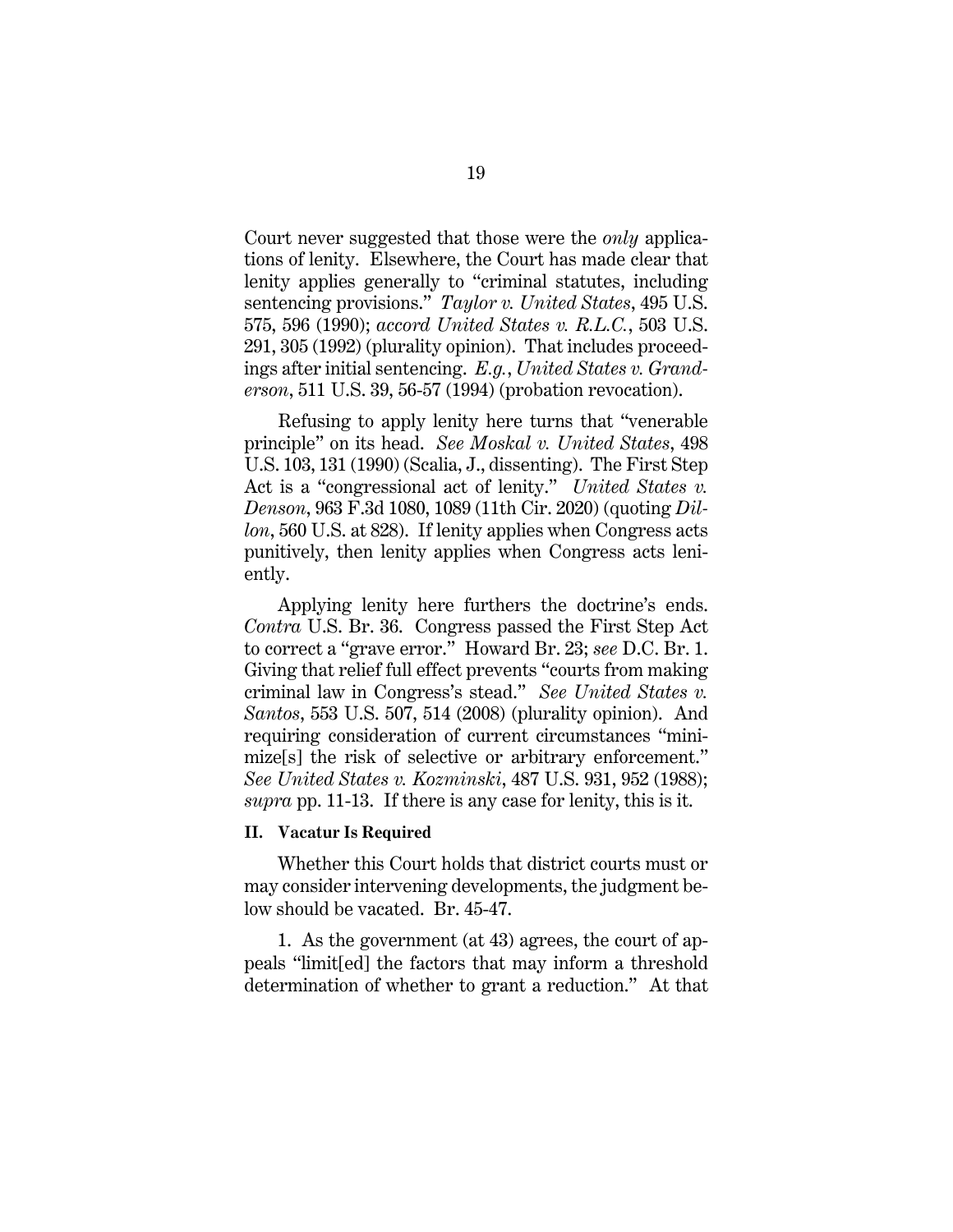first step—which is as far as the district court here got the First Circuit held that "the district court's discretion is cabined" to only considering "the changes specifically authorized by sections 2 and 3 of the Fair Sentencing Act." Pet.App.18a. If the Guidelines range remains unchanged by the Fair Sentencing Act, the First Circuit does not permit resentencing. Pet.App.19a. If the Guidelines range changes and the district court decides to impose a reduced sentence, only *then* does the First Circuit allow the district court to "consider other factors relevant to fashioning a new sentence." *Id.*

The government does not defend that "unwarranted theoretical distinction," which it agrees is "difficult" to draw in practice and not supported by the statutory text. U.S. Br. 43. And the government does not even address the First Circuit's novel requirement that the Guidelines range must change for the defendant to receive a reduced sentence. *See* Br. 36-37. Instead the government offers the unusual criticism in a merits brief that Mr. Concepcion "focuses much of his criticism on the court of appeals' decision" from which he seeks review, "rather than the district court's." U.S. Br. 43. As an alternative ground for affirmance, the government argues that the district court correctly understood its authority even if the court of appeals did not. *Id.*

<span id="page-25-0"></span>The government is wrong.

As the government does not dispute, the district court did not actually consider current law or facts. U.S. Br. 43- 45. If the Court holds that district courts must consider those developments, the district court clearly abused its discretion. *See Koon*, 518 U.S. at 100.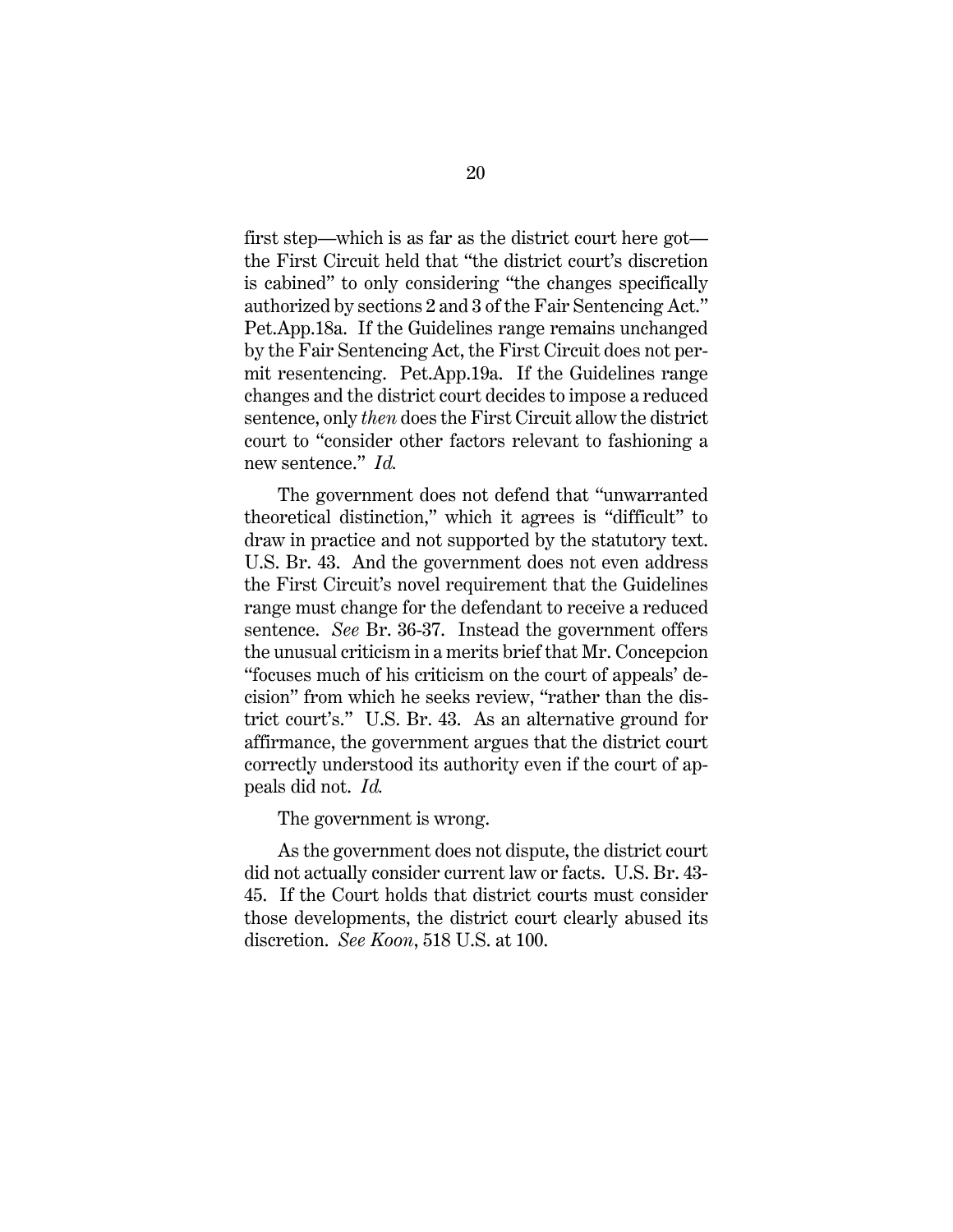The district court also erred if consideration of new law and facts is permissive. On law, the court emphasized that it could "consider[] only the changes in law that the Fair Sentencing Act enacted." Pet.App.71a. Applying that standard, the district court concluded that Mr. Concepcion's request to reconsider his career-offender status was "unavailing" because "Section 404 does not authorize such relief." Pet.App.72a. The court buttressed this conclusion by extensively citing the Fifth Circuit's view that district courts have "limited authority to consider reducing a sentence previously imposed." Pet.App.73a (quoting *United States v. Hegwood*, 934 F.3d 414, 418 (5th Cir. 2019)).

<span id="page-26-0"></span>On appeal, the government then defended the district court's interpretation, arguing that it had been correct to hold that the First Step Act "does not authorize the district court to consider other legal changes that may have occurred after the defendant committed the offense." U.S. C.A. Br. 23 (quoting *United States v. Kelley*, 962 F.3d 470, 475 (9th Cir. 2020)). The government understood the district court's opinion correctly the first time.

<span id="page-26-1"></span>The government (at 44) points to the final portion of the district court's opinion where the court determined that the career-offender amendment did not apply retroactively via 18 U.S.C. § 3582(c)(2) or circuit precedent applying Guidelines amendments to cases pending on direct appeal. Pet.App.75a-78a. But the fact that the court went on to consider *other* potential mechanisms for recognizing the change in Mr. Concepcion's career-offender status only underscores that the court thought it lacked discretion to consider the change under section 404.

The district court also never indicated that it could consider current facts. The court simply asserted that the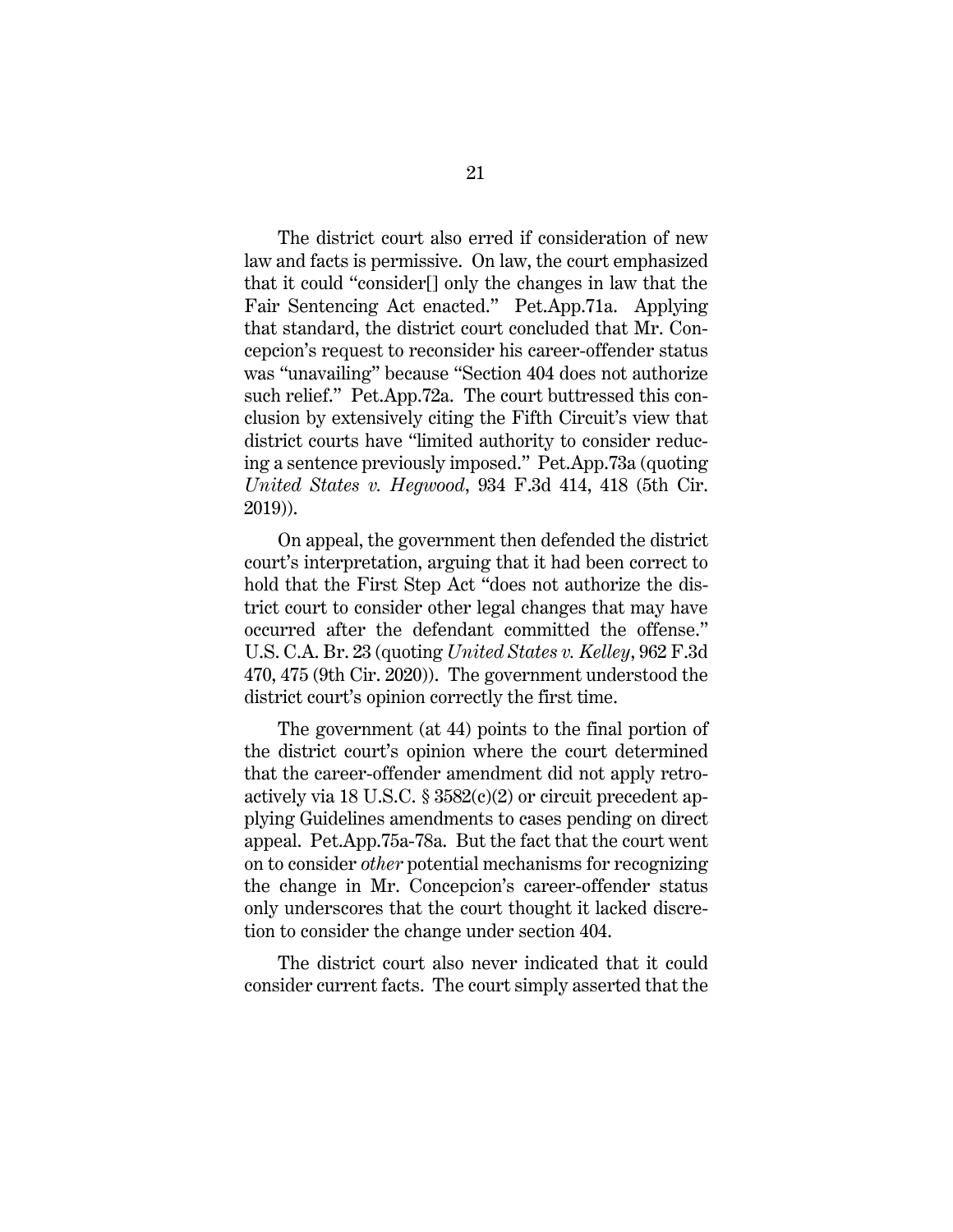"*original* sentence was carefully crafted to apply the factors in section 3553(a)" and that sentence remains "fair and just" "today." Pet.App.72a (emphasis added). That statement evinces no recognition that the court could actually consider the facts and the law as they stand "today," when Mr. Concepcion is rehabilitated and no longer considered a career offender.

<span id="page-27-1"></span>The government (at 44-45) argues that the district court must have known that it could consider current facts because both sides put forward such facts below. But the required level of explanation "depends upon circumstances." *Rita*, 551 U.S. at 356. Sometimes, given "context and the parties' prior arguments," a simple explanation may suffice. *Id.* But here, the scope of section 404 proceedings in the First Circuit was unclear. *See* Pet.App.73a. In those "circumstances," a one-line assertion that the "original sentence" remains "fair and just" cannot provide the required assurance that the judge "considered the parties' arguments and ha[d] a reasoned basis for exercising his own legal decisionmaking authority." *See Rita*, 551 U.S. at 356; Pet.App.70a.

2. In any event, the proper course is to allow the court of appeals to address the issue under the correct standard.

<span id="page-27-3"></span><span id="page-27-2"></span><span id="page-27-0"></span>When the respondent defends the judgment but not the reasoning below, this Court's usual practice is to answer the question presented and leave the respondent's new arguments for remand. *E.g.*, *Rodriguez v. FDIC*, 140 S. Ct. 713, 718 (2020); *Travelers Cas. & Sur. Co. of Am. v. Pac. Gas & Elec. Co.*, 549 U.S. 443, 455-56 (2007); *Gonzales v. Duenas-Alvarez*, 549 U.S. 183, 194 (2007). The Court should follow that practice here. The First Circuit majority did not weigh in on whether the district court properly